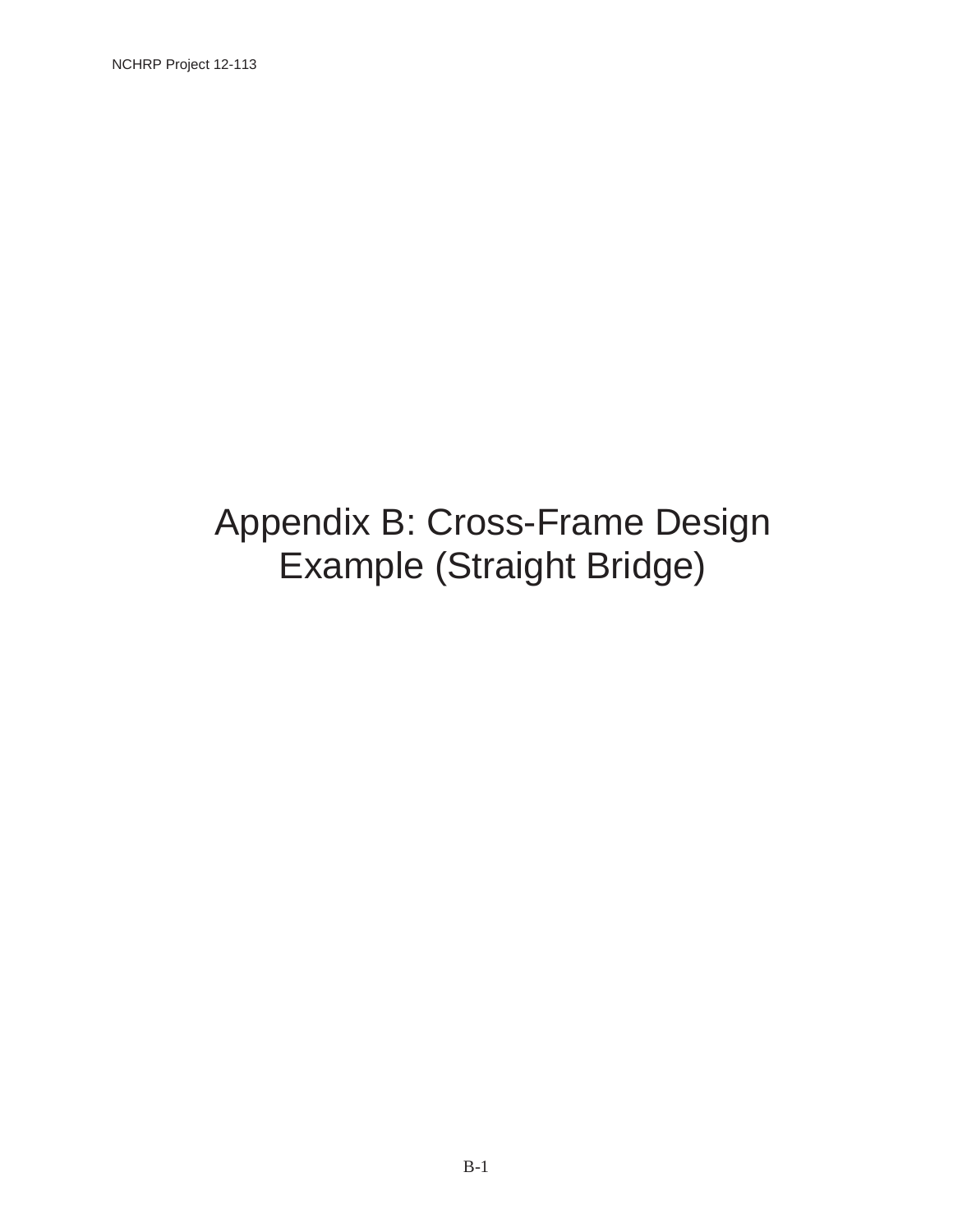### **Introduction**

This document follows the Steel Bridge Design Handbook (SBDH) Design Example 2A: Two-Span Continuous Straight Composite Steel I-Girder Bridge (Barth 2015). In that example, girder design and detailing is evaluated extensively. Based on the findings and results of NCHRP Project 12-113, the calculations presented herein expand on SBDH Design Example 2A. In general, the calculations follow AASHTO *LRFD* 9th Edition Specifications (2020), or as modified based on the recommendations of NCHRP 12-113. These proposed recommendations are discussed and illustrated with sample calculations. For clarity, AASHTO LRFD article numbers are simply referred to as Article 4.6.3 (as an example) herein.

This document focuses on three major components of cross-frame design: (i) analysis techniques, (ii) combining force effects including stability bracing requirements, and (iii) estimating the capacity/resistance for all relevant limit states. Following this brief introductory section and an overview of pertinent AASHTO LRFD Articles, the calculation is organized by those three components. Relevant information such as crosssection views, if not included in this document, can be found in the original design example. For reference, a framing plan adapted from Barth (2015) is provided below.



**Figure 1:** Sketch of superstructure faming plan of bridge; adapted from Barth (2015)

Parameters highlighted in yellow are user inputs (e.g., geometric properties, material properties, design constants). Parameters that are not highlighted have either been previously defined or are functions of other values input by the user. Results highlighted in red are key design loads or resistances, and final design checks are highlighted in orange.

### AASHTO LRFD Overview

As outlined in Article 6.7.4, cross-frames shall be investigated for all stages of assumed construction procedures and the final condition. Cross-frames serve many purposes and resist a variety of loads throughout the life of a bridge. Those loading conditions, for which a designer should consider in design, include the following:

- Transfer of lateral wind loads from the bottom of the girder to the deck and from the deck to the bearings;

- Provide lateral support to the fascia girders between cross-frame locations to control torsional stresses and rotations due to loads applied to the overhangs, particularly during concrete deck placement;

- Control stability of the girder in the negative and positive moment region by restraining twist of the crosssection prior to curing of the concrete deck;

- Consideration of any flange lateral bending effects; and

- Distribution of vertical dead and live loads applied to the structure.

Also documented in Article 6.7.4, cross-frames shall be designed for all applicable limit states, if included in  $\_$  , and the set of the set of the set of the set of the set of the set of the set of the set of the set of the set of the set of the set of the set of the set of the set of the set of the set of the set of the set of th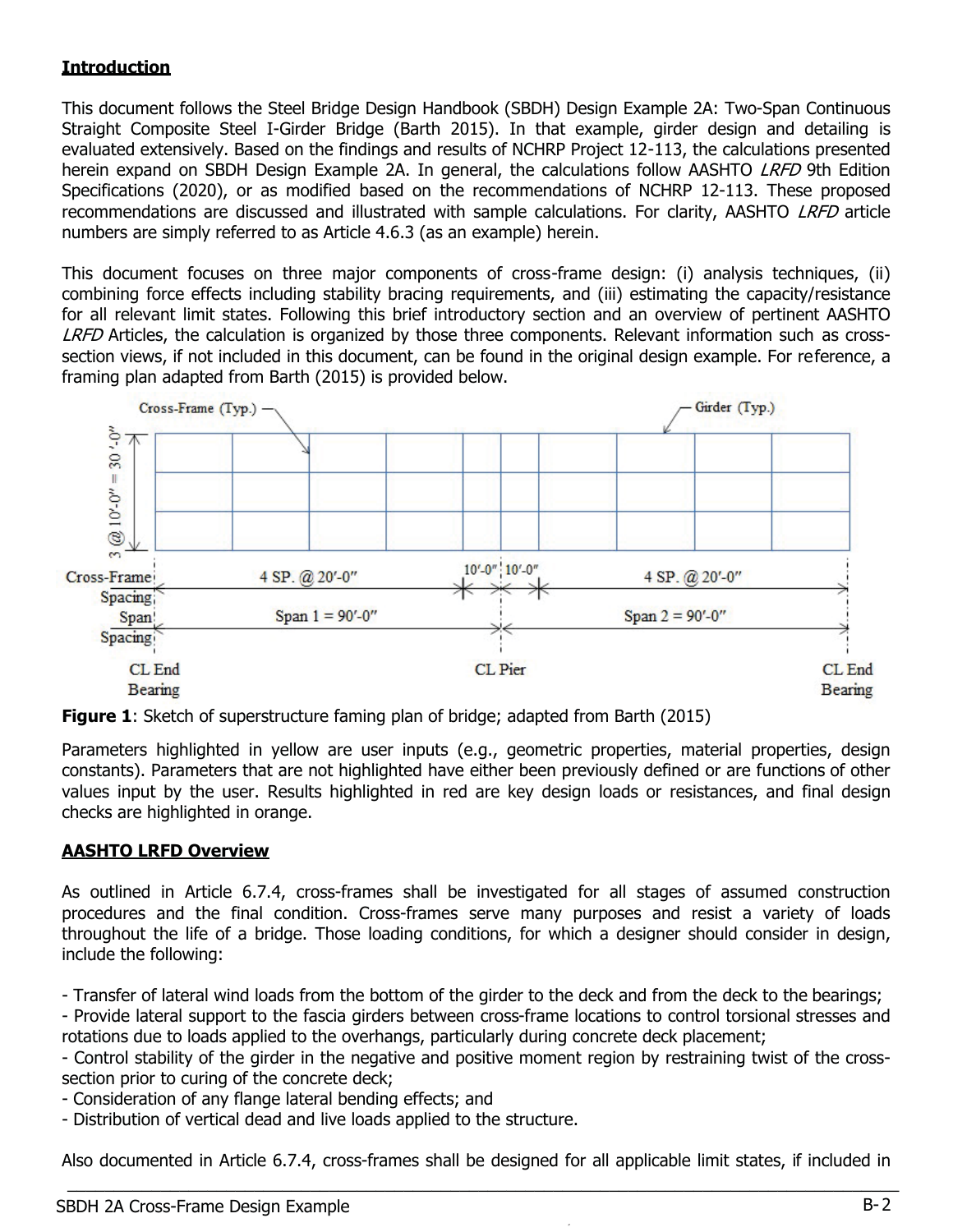the structural model used to determine force effects. This is particularly true for horizontally-curved bridges that exceed one or more of the conditions specified in Article 4.6.1.2.4 for neglecting the effects of curvature. In these cases, the force effects in cross-frames (considered primary members) shall be computed, and all applicable limit states shall be considered in the design of the member and connections. For straight bridges, at a minimum, cross-frames shall be designed to transfer wind loads according to the provisions of Article 4.6.2.7 and shall meet all applicable slenderness requirements in Article 6.8.4 or Article 6.9.3. Although, as recommended by NCHRP 12-113, stability bracing should also be considered a minimum design requirement.

SBDH Example 2A represents a two-span, continuous bridge with normal supports. Therefore, cross-frames are considered secondary members, which are not often comprehensively designed for all limit states. Instead, cross-frames in these types of bridges are typically sized to only transfer wind loads to the concrete deck in accordance with Article 6.7.4. As such, intermediate cross-frames were designed only to distribute wind loads in the original SBDH Example 2A document. Additionally, the cross-frames are spaced at 20 feet on center typically and are placed in contiguous lines parallel to the normal supports, a layout that is in compliance with the guidelines provided in Article 6.7.4.2.

To better understand the full response of cross-frames during construction and in the final composite structure, this extended design calculation evaluates additional load conditions including: overhang construction, stability bracing during steel erection, dead loads, and vehicular live loads. Wind loads, overhang construction, and stability bracing loads are commonly determined by simple hand calculation methods. The method for determining dead (staged construction and final constructed state) and live load force effects in cross-frames generally depends on the bridge geometry. For a simple framing system like the bridge at hand, dead and live cross-frame forces are typically considered small enough to ignore in design (hence the minimum design requirements outlined above).

In terms of obtaining girder force effects for this type of bridge, simple 1D line-girder or 2D analyses are commonly performed. Note that, for the original SBDH calculation, a line-girder analysis was conducted to determine girder design moments and shears. A more detailed discussion on these load cases in the context of cross-frames is provided in subsequent sections.

#### **Analysis Techniques**

As noted previously, dead and live cross-frame force effects in straight and normal bridges have been shown to generally be small in magnitude. As a result, refined analysis methods (either 2D or 3D techniques) are not often conducted for simple framing systems, and design forces for these loading conditions are not explicitly obtained. If a designer elects to obtain cross-frame force effects from a refined analysis for a straight and normal bridge, 2D methods are typically preferred due to their simplicity and ease-of-use.

The results of NCHRP 12-113 confirmed this assertion by establishing geometric limits (i.e., based on the skew and connectivity index) on when live load cross-frame forces are substantial enough to warrant a refined analysis. The bridge at hand, given its straight and normal framing plan, does not satisfy those limits such that no additional analysis is recommended. It is acknowledged that refined models, particularly 3D models, would not typically be used to analyze a simple bridge structure like this. With that in mind, this design example still explores 2D and 3D refined analysis techniques to obtain dead and live load force effects in cross-frames for two different reasons.

The first reason for this approach is to quantitatively confirm that live load forces in critical cross-frame members are small in magnitude, which in turn supports the statements above. Secondly, both 2D and 3D analysis techniques are explored as a means to compare and contrast the performance of each method. In general, it has been observed that 3D models produce more reliable cross-frame results than comparable 2D models given that the depth of the superstructure is explicitly considered and that they do not rely on overly simplistic postprocessing tools.

Non-Commercial Use Only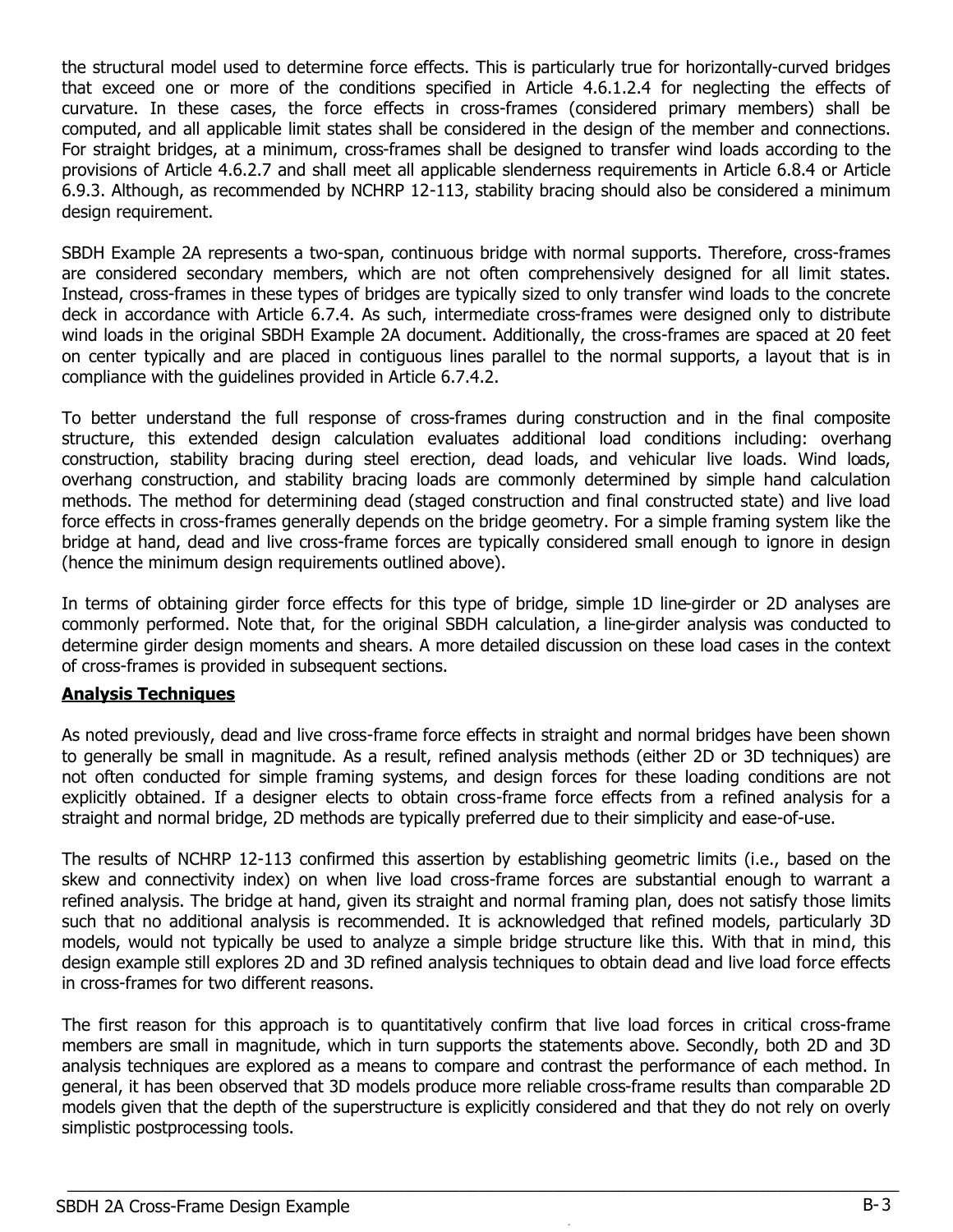It is important to note that, despite presenting them herein, this design example is not advocating the use of refined analyses for simple structures, especially 3D methods. Rather, this example serves as an opportunity to demonstrate the proposed modifications to AASHTO LRFD based on the findings of NCHRP 12-113. With that in mind, the remainder of this section is dedicated to outlining the 3D and 2D modeling techniques implemented.

The analysis models developed both qualify as refined analysis techniques, as defined in Articles 4.4 and 4.6.3. A relatively common commercial software package was utilized to build the structural models. The geometry was developed in accordance with the geometric parameters outlined in the original Design Example 2A document (Barth 2015), and the models are representative of what most design engineers would develop for a comparable bridge structure. A staged construction analysis, as well as the final constructed condition, were evaluated. First-order analyses were conducted for all stages of construction.

The 3D model was comprised of shell elements for deck and girder elements and pin-ended truss elements for cross-frame members. Composite action was simulated by vertically offsetting and restraining relative movement between nodes in the top flange and deck shells. Bearings were modeled as linear spring elements, whose lateral stiffness is consistent with common bearings documented in Section 14 of AASHTO LRFD.

Another focal point of NCHRP Project 12-113 was the development of appropriate modification factors for eccentrically-loaded single-angle members, from which cross-frames are commonly constructed. Cross-frame systems, which consist of connection plates, gusset plates, and angle members connected via welds and/or bolts, are typically simplified in 3D structural analysis models as pin-ended truss elements. The assumed stiffness, with no modification factor, is generally greater than the true stiffness. It is imperative that the engineer represent the actual stiffness of the cross-frame in the analysis model; overestimating the crossframe stiffness is conservative from a fatigue perspective but unconservative from a stability bracing perspective.

AASHTO *LRFD* 9th Edition recommends applying a uniform modification factor of 0.65 (C4.6.3.3.4) based on the research conducted by Battistini et al (2016) for stability-related applications. From the work conducted as part of NCHRP 12-113, it is recommended that an R-factor of 0.75 is more appropriate for the response of cross-frame systems in composite structures subjected to traffic loads. This modification factor can either be assigned to the cross-sectional area of the truss element or the modulus of elasticity of the material properties. Note that  $R = 0.65$  is still appropriate for the construction condition.

It was also shown from the results of NCHRP 12-113 that modeling the cross-frame members as eccentric beam elements produces accurate force predictions when compared to a model comprised of shell-element cross-frames. This method is an acceptable alternative to the R-factor approach but is not demonstrated in this example. For reference, a screenshot of the 3D model during its final constructed stage is presented.



Non-Commercial Use Only

**Figure 2:** Screenshot of the 3D analysis model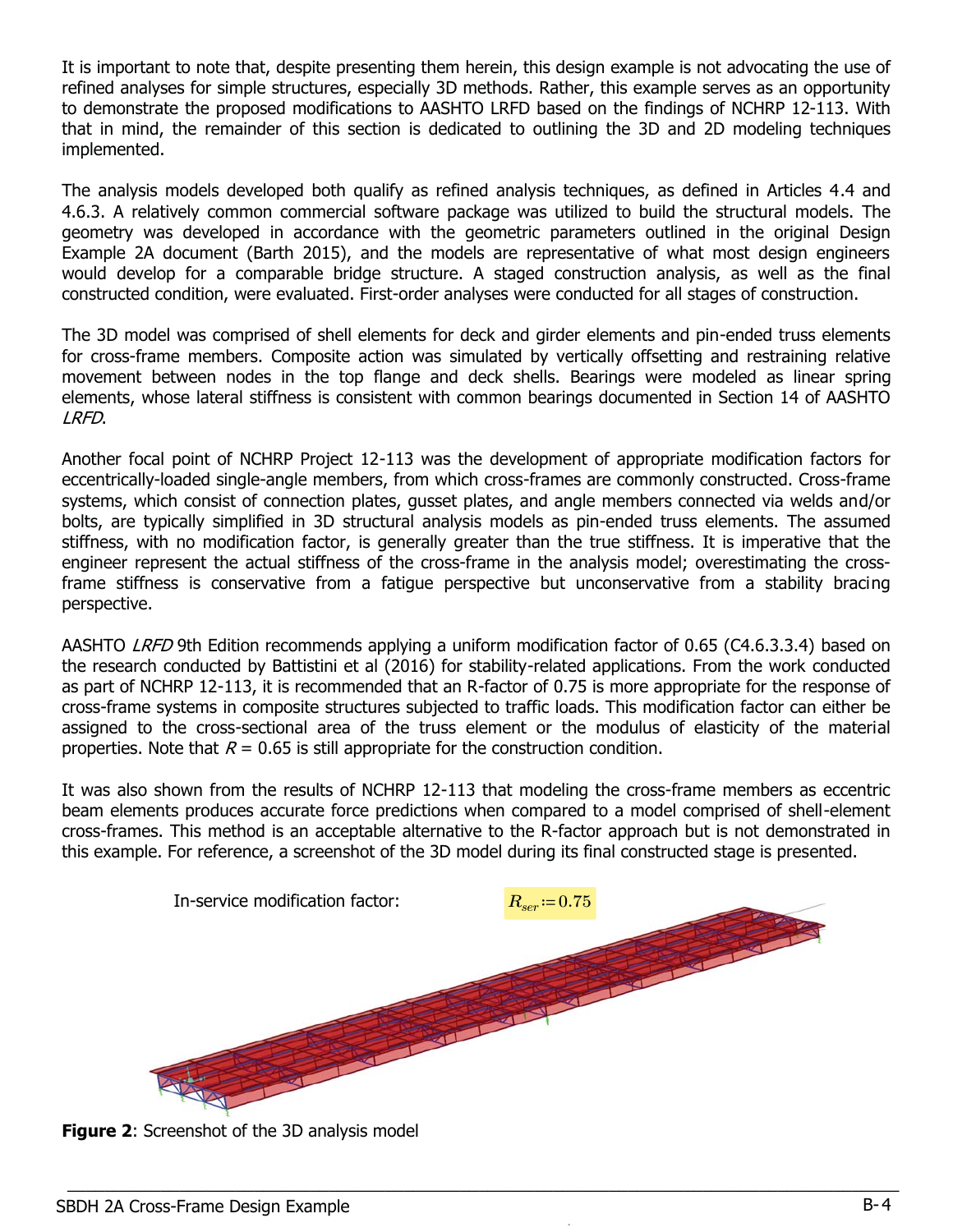In terms of the comparative 2D analysis, a plate-and-eccentric beam (PEB) model was developed, where cross-frames were represented as equivalent beam elements. The Timoshenko approach was used to determine section properties of the equivalent cross-frame beams in accordance with NCHRP Report 725 (White el al, 2012) and AASHTO G13.1 Guidelines (2014). This approach satisfies the requirements established in current Article 4.6.3.3.4 (or proposed Article 4.6.3.3.4a) that both flexural and shear deformations are considered in determining the equivalent stiffness. Girders, also represented as beam elements, were positioned vertically at the centroid of the cross-section and were constrained to the deck shell to simulate composite action (for the appropriate load cases). The equivalent torsion constant, documented in the AASHTO G13.1 Guidelines, was also applied to girder elements to account for warping stiffness.

To estimate the live-load force effects in the cross-frame members for both strength and fatigue limit states, an influence-surface analysis was conducted. Influence-surface analyses facilitate the handling of moving loads in design; many commercial software packages have built-in capability to perform this special analysis. If not inherently built into the program, the engineer is still tasked with simulating a moving load in various transverse lane positions.

As observed from NCHRP Project 12-113, the induced axial force in a cross-frame member is highly sensitive to load position relative to the cross-frame panel of interest. For bridges with no support skew, the critical loading position is generally localized about the longitudinal position of the cross-frame (i.e., loads applied 50 feet or more away from the cross-frame result in negligible force effects in the cross-frame member of interest). The governing cross-frame panel will typically be near the location of maximum dead load moment (i.e., midspan for single spans and interior span of continuous units; about 0.35L to 0.40L from the end support in exterior spans of continuous units). In contrast, the load influence in skewed and/or curved bridges is more variable, especially for cross-frames near end and intermediate skewed supports. For this reason, an influence-surface analysis, or an equivalent method, is recommended to ensure the critical load position is captured in accordance with Article 3.6.1.4.3.

To satisfy this requirement, an influence-surface grid of 5 feet (longitudinal) by 4 feet (transverse) has been shown to adequately capture the maximum force effects (although a more refined grid could also be implemented). The loading grid was consistent across both modeling approaches, 2D and 3D. The results of this analysis are summarized in the next section.

#### Force Effects

The following sections outline the development of design force effects for the following load cases: wind on structure, construction, stability bracing, dead, and live loads. For the sake of clarity, only force effects on a single, critical cross-frame member are reported (bottom strut in an end bay near the maximum positive dead load moment region).

#### Wind on Structure

As discussed in a preceding section, force demands in cross-frame elements due to wind are typically determined using hand solutions but can also be determined with refined analysis. Wind pressure acting normal to the bridge fascia should be considered in design during construction and in the final composite system. The original SBDH Design Example 2A document included a cross-frame design check under construction wind loads only. The calculations herein expand on the original design checks but also evaluate wind demands in the final constructed state. The same general procedures, though, are used.

To determine the wind force demands in the intermediate cross-frames, Article 4.6.2.7 is followed. During construction prior to the composite system, the design wind pressure acting on the fascia girder is distributed longitudinally based on the tributary area associated with the cross-frame spacing. That effective wind force is then equally distributed to the top and bottom struts of the end-bay cross-frame. Wind loads are then distributed to the adjacent girders through the cross-frame truss systems. Ultimately, the critical cross-frame  $\_$  , and the set of the set of the set of the set of the set of the set of the set of the set of the set of the set of the set of the set of the set of the set of the set of the set of the set of the set of the set of th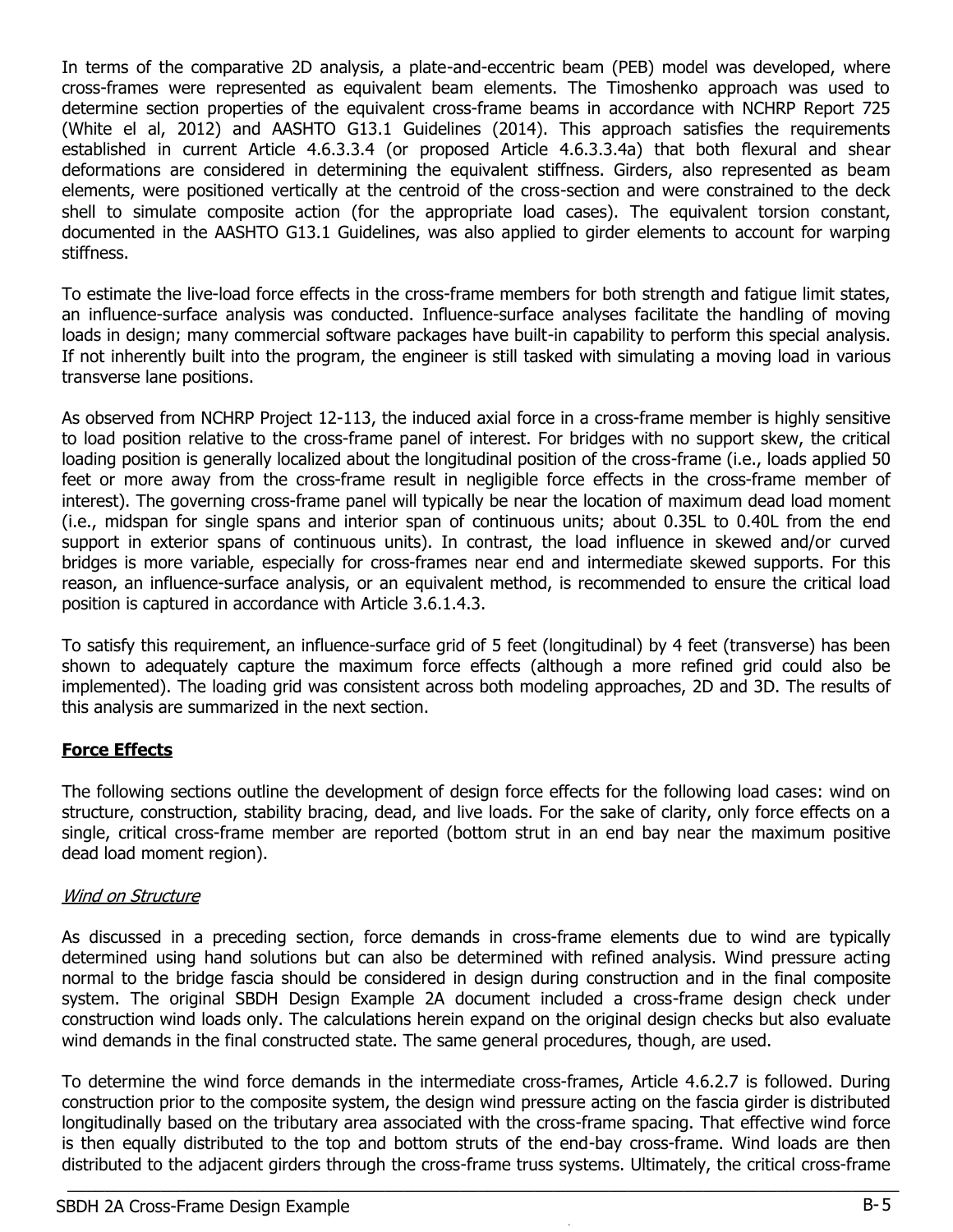members in these K-frame panels under this loading condition are the top and bottom struts in the end bay, for which the full effective wind loads act.

In the composite system, wind pressures acting on the upper half of the fascia girder are assumed to be absorbed by the large diaphragm (concrete deck). Wind pressures acting on the lower half of the fascia girder, however, are assumed to pass through the bottom struts, into the diagonals, and into the diaphragm (assuming there is no lateral bracing present). Still, the critical cross-frame member under this loading condition is the bottom strut in the end bay. Both the construction and final conditions are evaluated herein.

In terms of design loads, the original SBDH example designed the cross-frames for 50 psf wind pressures (unfactored), which is reasonable for strength limits states in the final constructed state. Section 3.8 of AASHTO LRFD has changed considerably since the original design example was published. Considering that wind load provisions are not the primary focus of this design example, 50 psf is adopted as the Strength III design pressure in the final bridge without further investigation. To remain consistent with Table 3.8.1.1.2-1, the Strength V wind pressure is taken as 50 psf multiplied by the squared ratio of (80 mph / 115 mph), or 24 psf. The design construction pressures are typically limited to due to wind restrictions during steel erection and deck casting. Construction activity is generally limited to 20 mph wind speeds, which corresponds to approximately a 2-psf wind pressure.

The process for determining the effective wind force acting at the top and bottom struts is similar for construction conditions and the final bridge structure, except that only the bottom struts are considered in the final condition. A sketch is provided, representing wind loading during construction. Relevant design pressure and cross-frame spacing parameters are outlined below. Note that the depth of fascia is conservatively taken as the maximum depth of the nonprismatic, steel girder over its length.





| Design pressure, Strength III:                    | $P_{D,str3} = 50$ psf |
|---------------------------------------------------|-----------------------|
| Design pressure, Strength V:                      | $P_{D,str5} = 24$ psf |
| Design pressure, Construction:                    | $P_{Dc} = 2$ psf      |
| Unbraced length; critical<br>cross-frame spacing: | $L_b = 20 \text{ ft}$ |
| Depth of fascia:                                  | $d = 44.375$ in       |

Following Article 4.6.2.7, the process for determining the design force in the critical struts is similar for all construction stages and limit states. The process is summarized with the calculations below. Note that these values represent the compression force (reported as negative value) acting on the governing top or bottom strut in the end bay nearest to the fascia subjected to the windward pressures. These unfactored loads are subsequently factored later in the load combinations and limit states discussion.

 $\_$  , and the set of the set of the set of the set of the set of the set of the set of the set of the set of the set of the set of the set of the set of the set of the set of the set of the set of the set of the set of th

Effective strut load, Strength III:

$$
P_{w.str3} \! := \! - P_{D.str3} \! \cdot \! L_b \! \cdot \! \frac{d}{2} \! = \! -1.8 \; \textit{kip}
$$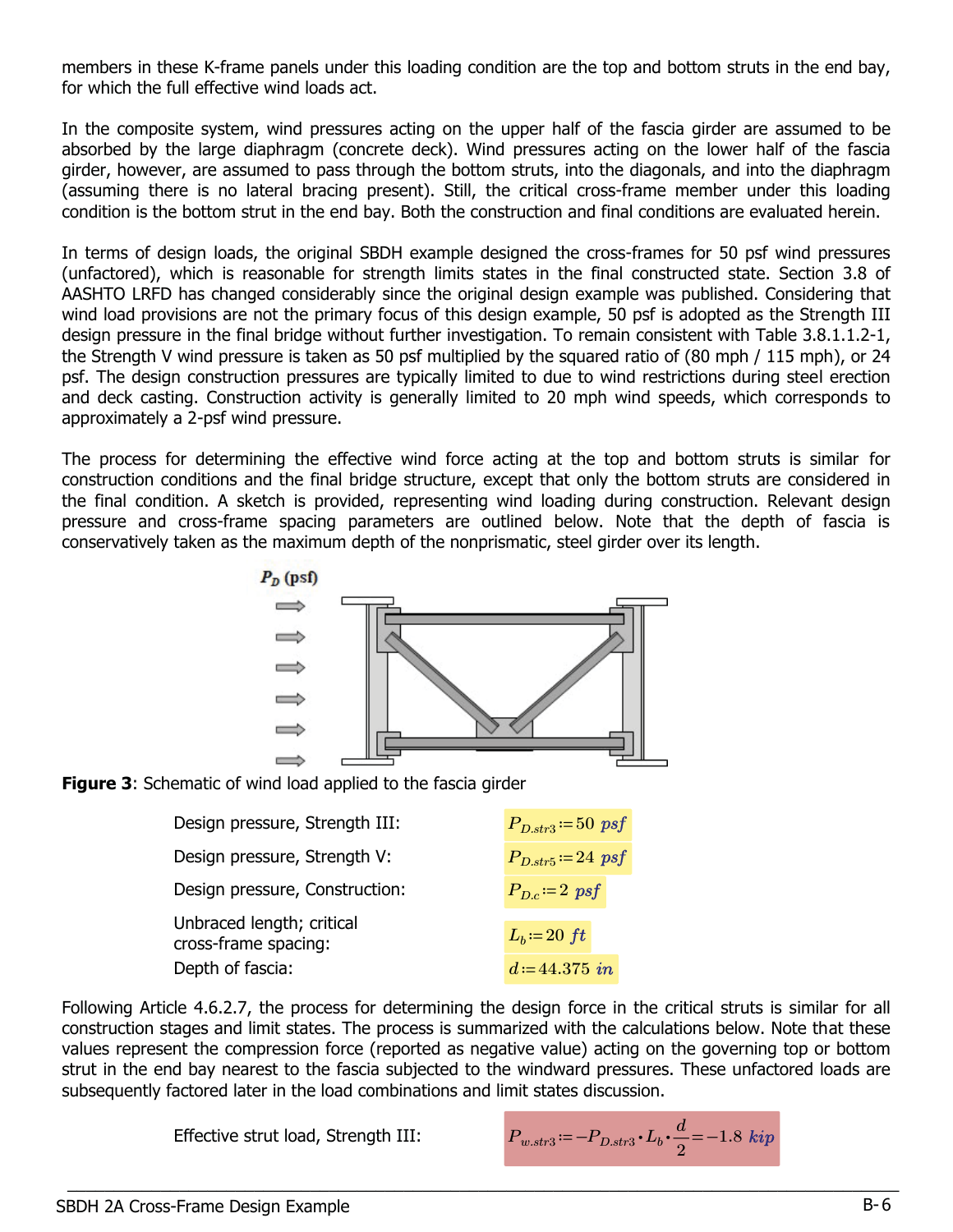Effective strut load, Strength V:

Effective strut load, Construction:

$$
P_{w.str5} := -P_{D.str5} \cdot L_b \cdot \frac{d}{2} = -0.9 \text{ } kip
$$
  

$$
P_{w.c} := -P_{D.c} \cdot L_b \cdot \frac{d}{2} = -0.07 \text{ } kip
$$

#### Overhang Construction

Similar to wind loads, overhang construction loads are typically computed by simple hand methods. To resist the external torque applied to the fascia girders, cross-frames distribute the vertical and horizontal loads on the girders, as well as provide a support for out-of-plane bending of the flanges (i.e., mitigate lateral flange stress effects). The original SBDH Example 2A document calculated overhang loads to evaluate the lateral bending stresses induced in the fascia girder flanges only. In this extended calculation, those same loads are used to calculate the force demands in the critical cross-frame elements.

In the original design example, the various self-weight and construction loads were identified and quantified. The self-weight components represent the overhanging portion of the wet concrete deck. The construction loads represent the overhang deck forms, the screed rail, a protection railing, a walkway, and the finishing machine. Other than the moving finishing machine, all loads were presented as vertical line loads acting at an offset distance from the vertical plane of the fascia girder. The summation of the vertically applied loads are summarized below. Due to the assumed incline of the overhang bracket, a horizontal force couple is also imparted on the girder flanges, which is the focus herein. A sketch from the original calculation is provided for reference.





| Uniform load, structure weight:         | $w_{oh,str} = 209$ plf      |
|-----------------------------------------|-----------------------------|
| Uniform load, construction weight:      | $w_{\text{oh.c}} = 275$ plf |
| Concentrated load, construction weight: | $P_{oh.c} = 3000$ lbf       |
| Overhang bracket incline angle:         | $\theta = 45$ deg           |

These vertical and horizontal loads are then assumed to be distributed to each intermediate cross-frame line based on a tributary area. In other words, the line loads are multiplied by the spacing between each intermediate cross-frame along the fascia girder, except for the machine load which can move to any critical load position. The horizontal component of the applied acting on the bottom flange (and resisted by the bottom strut in the end bay) is determined by applying basic principles of statics. The vertical component of the applied load is resisted by the cross-frame diagonal member framing into the top flange and through girder shear. As such, it is not considered in the design and analysis of the critical bottom strut member.

These procedures are demonstrated below. Note that the self-weight and the temporary construction loads are computed separately because each will be assigned a different load factor later in the calculation set. Recall that compression loads are reported as negative values.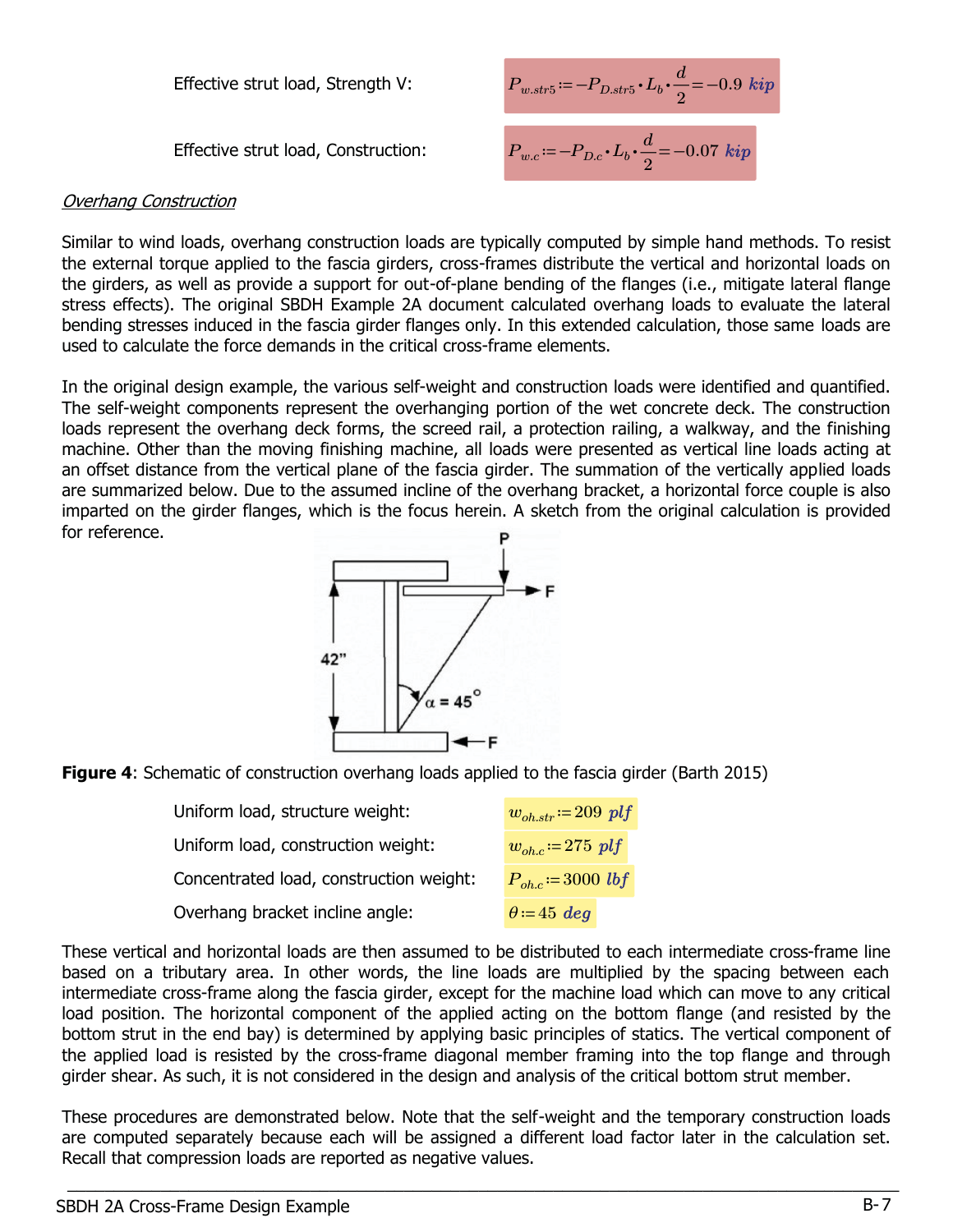Effective strut load, construction weight:



#### **Stability Bracing - Strength**

As introduced above, cross-frames are intended to brace longitudinal girders during construction and in the final constructed state. In order to adequately brace girders from out-of-plane buckling, braces must provide adequate strength and stiffness. Braces can either be categorized as lateral braces (preventing out-of-plane lateral movement of the compression flange) or torsional braces (preventing relative twist of the crosssection about its shear center). The most common form of bracing in steel I-girder bridges are cross-frames, since they control girder twist at discrete locations along the length (i.e., torsional braces).

Currently, AASHTO *LRFD* 9th Edition provides no quidance on how to properly design and detail cross-frames to serve as braces. As part of NCHRP Project 12-113, many of the provisions documented in Appendix 6.3 of the AISC Specifications (2016) were evaluated for their implementation into AASHTO. In particular, the torsional brace stiffness and strength requirements were studied for common bridge systems. The calculations herein demonstrate the proposed modifications to these AISC provisions.

First, the required strength of the torsional brace is calculated. In other words, the force imparted on the cross-frame as the girder approaches its critical buckling moment is computed. Note that a separate check will be provided later to investigate the required stiffness of the cross-frame to serve as a brace. The required strength of a point, torsional brace is computed by the following equation:

$$
M_{br}\!:=\!\frac{0.036~M_r\!\cdot\!L}{n\!\cdot\!C_b\!\cdot\!L_b}
$$

This equation is based on the findings Liu and Helwig (2020a). Current 15th Edition AISC Specifications (2016) require a brace moment equivalent to 2% of the factored flexural moment in the girder span, which is independent of the bracing scheme of the girder. Liu and Helwig (2020a) showed that brace moment typically exceeds 2% of the girder moment. Thus, for implementation into AASHTO LRFD, it was proposed to adopt the equation above, which is a similar form to the equation presented in the 14th Edition of AISC (2010).

The required brace strength is based on an assumed critical imperfection of  $L_b/500$ , where the compression flange has a lateral sweep at the critical brace location and the tension flange remains straight (Han and Helwig, 2020). The original 14th Edition AISC equation is derived from the assumption that twice the ideal torsional stiffness is required to limit the out-of-plane deformations incurred at the critical buckling load. Liu et al. (2020b) demonstrated that three times the ideal stiffness is more appropriate for beam buckling applications. As such, the equation above modifies the AISC (2010) equation to consider a cross-frame stiffness equivalent to three times the ideal stiffness. Hence, the constant is increased 50% from 0.024 to 0.036.

As noted in the NCHRP 12-113 final report, bracing strength requirements are critical for the noncomposite condition of the bridge (i.e., during construction). In the composite system, lateral-torsional buckling of the longitudinal girders is generally not critical at the intermediate support due to the restraint provided by the bearings and concrete deck. The bearings and deck provide restraint to twisting of the cross-section even in systems where shear studs are omitted in the negative moment region. In the negative moment regions of continuous systems, web distortional buckling, which is not significantly affected by the unbraced length, is much more critical than conventional LTB, particularly for slender unstiffened webs (Helwig and Yura, 2015). Web distortional effects, although important to girder design, are not evaluated in this calculation set.

With these factors in mind, the bracing requirements are evaluated at all critical stages of construction. In this example, the critical stage for stability bracing is during deck construction before the concrete has cured.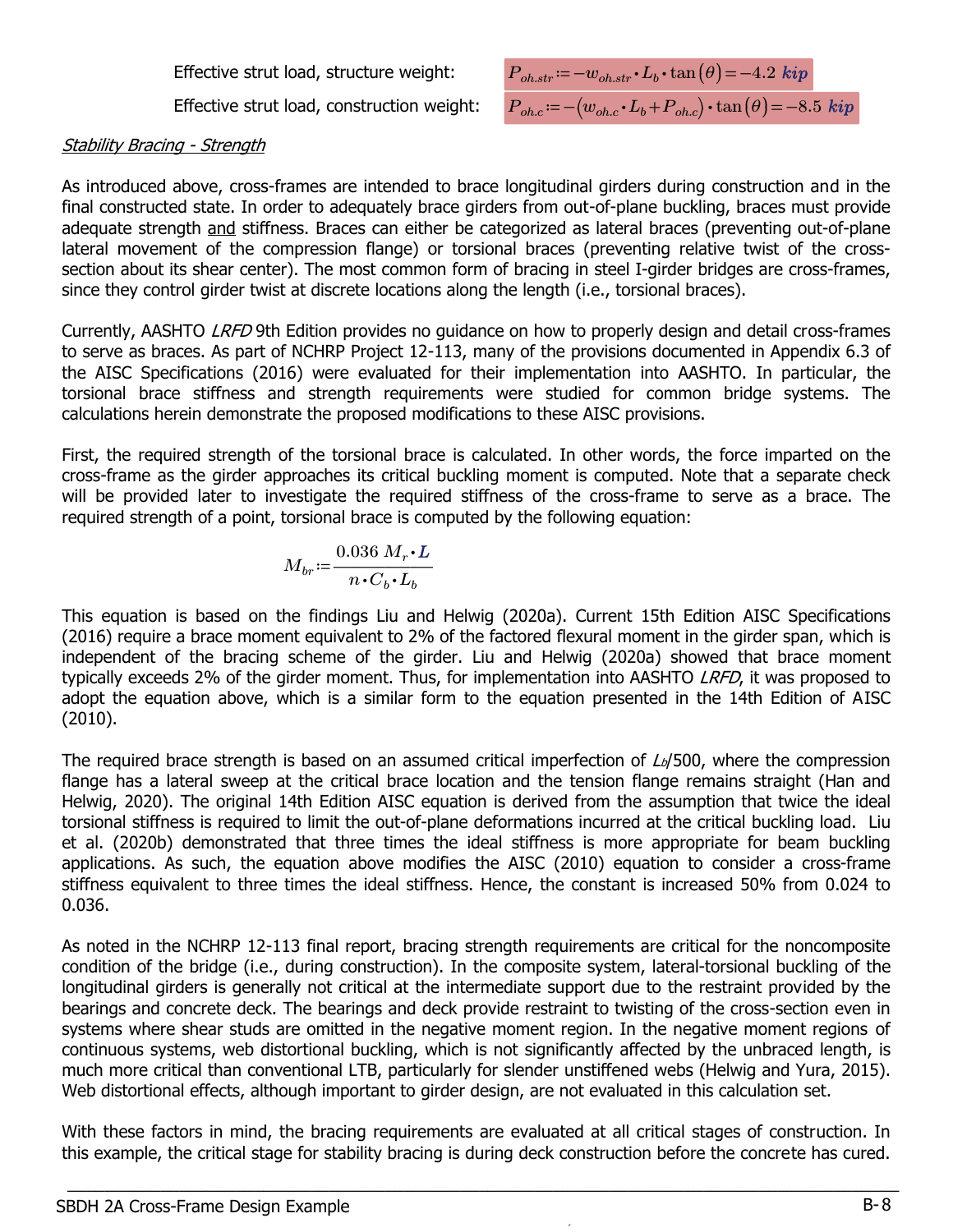The deck forms provide no buckling restraint to the girders as the connections are often flexible, such that the cross-frames are the sole source of stability bracing (assuming no temporary, external bracing mechanisms are provided by the erector). Although only one stage of construction is explicitly considered in this example, it is important to examine all potentially critical stages, particularly those where permanent bracing is not fully installed and girders may be subjected to long unbraced lengths. For all construction stages examined, it is imperative that the the appropriate  $M<sub>r</sub>$  term in the bracing strength equation is considered. Additionally, only load cases that act concurrently with the critical construction stage should be considered in the load combination. For instance, overhang deck construction loads need not be combined with stability bracing forces corresponding to intermediate phases of steel erection, as these conditions are not concurrent.

As such, the focus of this design example is related to stability bracing demands directly after the deck is cast and the concrete is still wet. To satisfy the bracing strength requirements, both the critical positive and negative moment regions must be evaluated for this continuous span. This is achieved by designing all crossframe braces in the span for the maximum value of  $M_{r}/C_{b}L_{b}$ . For this example, two different unbraced segments are checked: the one containing the maximum positive moment and the one containing the maximum negative moment (i.e., the end segment).

Before presenting those calculations, it should be noted that the  $\mathcal{L}_{b}$  value to consider need not be taken less than the maximum unbraced length permitted for the beam to reach the required flexural strength,  $M<sub>r</sub>$ . This provision accounts for scenarios in which the spacing of the brace is significantly less than is required to develop the strength of the beam. In essence, this provision lessens the demands on cross-frames for girders that would not buckle under the specified cross-frame layout (i.e., the girder would partially or fully yield prior to buckling). In this particular example, the end segment has an unbraced length of 10 feet, which is nearly equivalent to  $\mathcal{L}_{p}$ , the limiting unbraced length to achieve the nominal resistance of the girder crosssection under uniform bending. Thus, it is evident that increasing the  $\mathcal{L}_b$  value in the denominator of the equation above is warranted, as this segment (although subjected to the largest moment magnitude) is controlled by yielding and not LTB. Lastly, because the individual spans of this bridge are identical in terms of length,  $L$ , and number of intermediate braces,  $n$ , only one calculation is needed.

The moment diagram below is taken from the original design example and serves as the basis for the bracing strength requirements. Note that these results were obtained from a line-girder analysis and AASHTO load distribution factors. The 3D and 2D analysis models, performed as part of these calculations, reported similar girder force effects but are not explicitly shown herein.



**Figure 5:** Unfactored moment diagram of the critical span (Barth, 2015)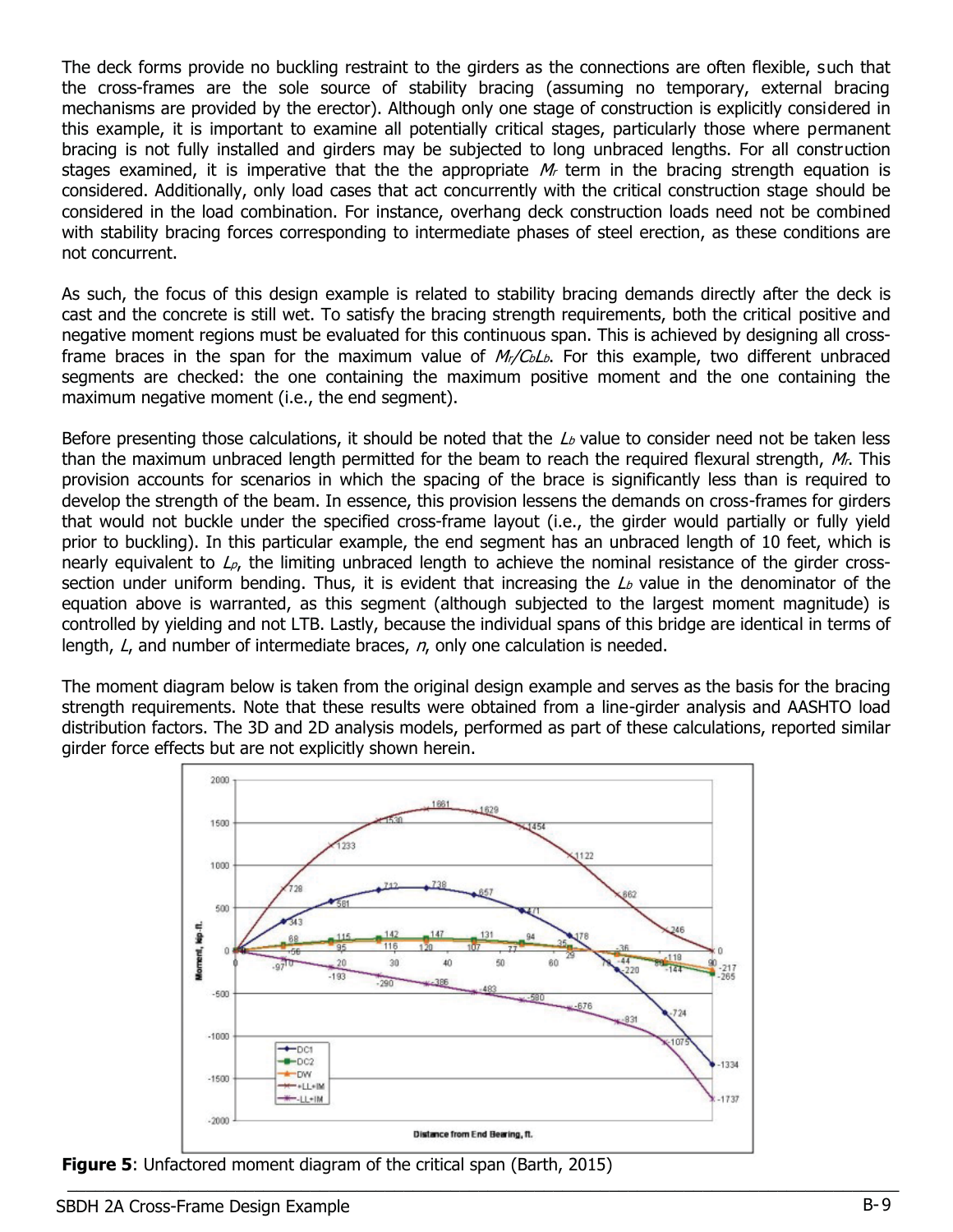First, the critical unbraced segment in the positive moment region is checked. In this particular instance, the girder moment is taken as the maximum positive moment caused by DC1 loads (i.e., the dead loads acting concurrently with the critical stage of construction considered). Note, however, that  $M<sub>r</sub>$  term in the equation is based on the factored girder moment. Because two different limit states and load combinations were evaluated that consider stability bracing requirements, these bracing forces are subsequently factored later in the calculation set. Thus, the required brace moment is presented as an unfactored magnitude for now.

| Span length:                         | $L=90$ ft                  |
|--------------------------------------|----------------------------|
| Number of intermediate braces:       | $n_h = 4$                  |
| Maximum girder moment in<br>segment: | $M_r = 738$ kip $\cdot$ ft |

The  $\mathcal{L}_{b}$  term to consider, as noted above, need not be taken less than the maximum unbraced length permitted for the beam to develop its required flexural strength, M. As such, Article 6.10.8.2.3 was utilized to determine the maximum unbraced length that the positive-moment girder segment could have, for which its LTB capacity still exceeds the required strength (taken as 1.4 times  $M<sub>r</sub>$ , or 1033 k-ft, to represent the critical construction load combination outlined below). Considering the steel section properties only (i.e., no composite properties for this stage of construction) and taking  $C_b$  as 1.0, it was determined that the maximum  $\Delta b$  value is almost 35 feet. These calculations are presented below for reference.

Many of the notable parameters, including the effective radius of gyration for LTB and the web load-shedding factor, are taken directly from the original design calculation. Eq. 6.10.8.2.3-3 in AASHTO LRFD, the elastic LTB expression which conservatively neglects the torsion constant term, is rearranged in such a way that the  $\mathcal{L}_{b}$  required to equate the required strength and applicable LTB capacity can be computed. Note that the moment gradient factor was conservatively taken as unity to simplify the calculation. As  $L_b$  increases,  $C_b$ slightly changes but is generally not much larger than 1.0.

| Moment gradient factor:                                                                              | $C_b = 1.0$                                                                                                 |
|------------------------------------------------------------------------------------------------------|-------------------------------------------------------------------------------------------------------------|
| Web load-shedding factor:                                                                            | $R_b = 1.0$                                                                                                 |
| Effective radius of gyration for LTB:                                                                | $r_t = 3.48$ in                                                                                             |
| Section modulus, top compression<br>flange:                                                          | $S_{xc} = 614$ in <sup>3</sup>                                                                              |
| Modulus of elasticity, steel:                                                                        | $E = 29000$ ksi                                                                                             |
| Maximum permissible unbraced length<br>to develop maximum positive girder<br>moment $(1033$ kip-ft): | $L_b = \sqrt{\frac{C_b \cdot R_b \cdot \pi^2 \cdot E \cdot r_t^2 \cdot S_{xc}}{1.4 M_r}} = 34.5 \text{ ft}$ |

Lastly, the  $C_b$  term used in the bracing strength equation, despite the discussion above for computing the appropriate unbraced length, is based the moment gradient factor in the actual unbraced segment. Calculations show, however, that  $C_b$  is nearly unity for the specified 20-foot unbraced segment and the moment diagram above. Therefore, it conservatively taken as 1.0.

Moment gradient factor:  $C_b:=1.0$ 

With each parameter established, the required torsional brace strength for the positive-moment segment is given by the following:

$$
M_{br. pos} \! := \! \frac{0.036 \; M_r \!\cdot\! L}{n_b \!\cdot\! C_b \!\cdot\! L_b} \! = \! 17.3 \; \textit{kip} \! \cdot \! \textit{ft}
$$

Now, the critical unbraced segment in the negative moment region is checked. In this case, the maximum girder moment is taken as the maximum negative moment caused by DC1 loads (i.e., the dead loads acting

 $\_$  , and the set of the set of the set of the set of the set of the set of the set of the set of the set of the set of the set of the set of the set of the set of the set of the set of the set of the set of the set of th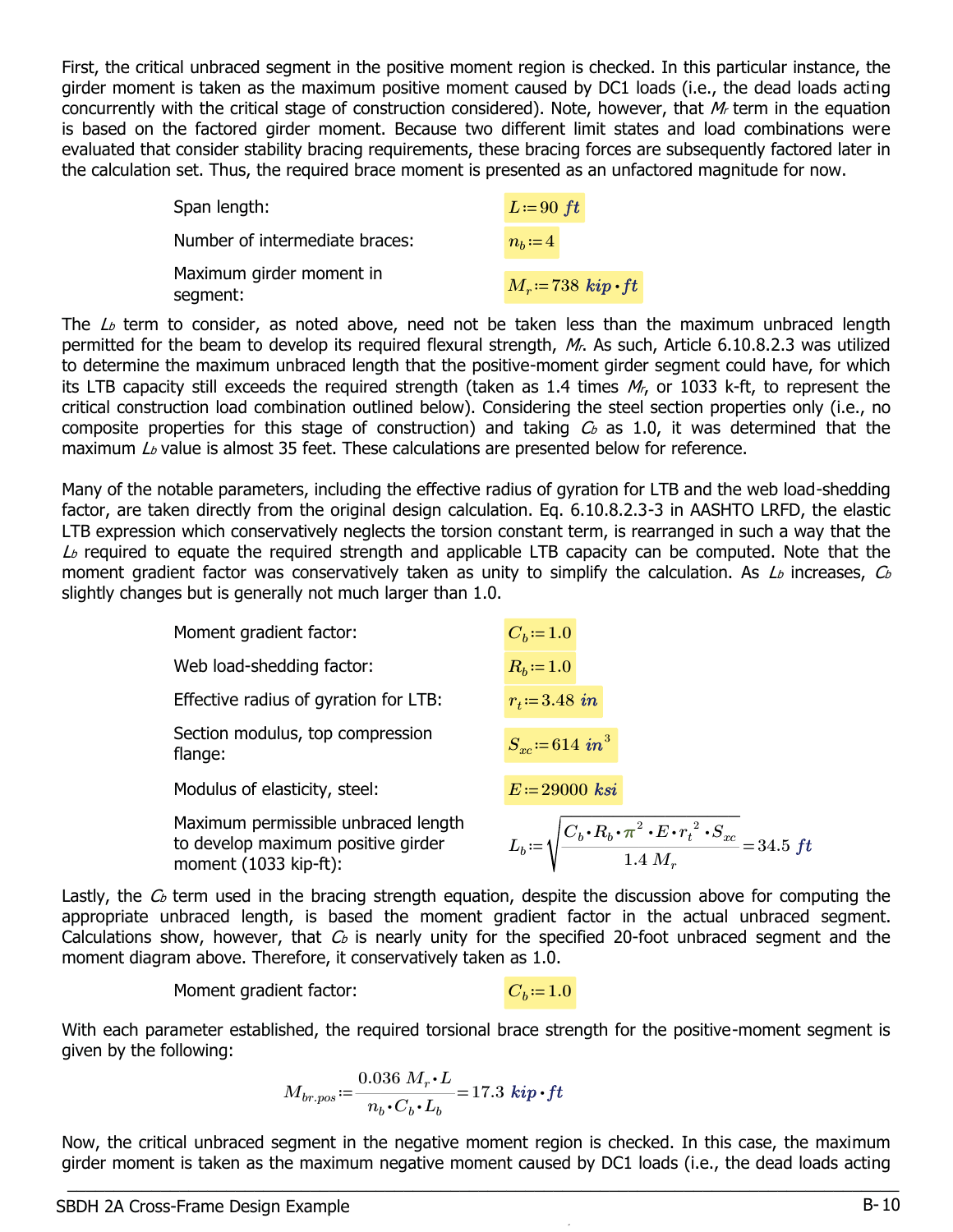concurrently with the critical stage of construction considered).

Maximum moment in girder moment Fraximum moment in girder moment<br> $M_r = 1334$   $kip \cdot ft$ <br>(unfactored):

Similar to the procedure outlined above, Article 6.10.8.2.3 was utilized to determine the maximum unbraced length for the critical negative-moment girder segment. The notable differences between the positive and negative moment calculations are the girder section properties used (i.e., the web and flange dimensions are larger in the negative moment region) and the moment gradient factor. To simplify the calculations,  $C_b$  was conservatively taken as 2.0. Again,  $C_b$  slightly changes as  $L_b$  increases, but a conservative estimate of the moment gradient factor for reverse-curvature bending is 2.0. With those factors in mind, it was determined that the maximum  $L_b$  value is nearly 50 feet which is substantially larger than the actual unbraced length of 10 feet. These calculations, which are similar to those presented above for the positive moment region, are not presented herein.

> Maximum permissible unbraced length to develop maximum negative girder to develop maximum negative ginder<br>moment (1.4 x 1334 kip-ft):  $L_b = 50 \text{ ft}$

Despite the discussion above, the  $C_b$  factor corresponding to the actual 10-foot unbraced segment and moment diagram is approximately 1.27 using AISC Specifications guidance (Equation F1-1).

Moment gradient factor:  $C_b = 1.27$ 

Thus, the required torsional brace strength for the negative moment region segment is given by the following:

$$
M_{br.neg} = \frac{0.036 M_r \cdot L}{n_b \cdot C_b \cdot L_b} = 17.0 \; kip \cdot ft
$$

For simplicity, the same cross-frame size is used throughout. Therefore, the appropriate brace moment, for which all cross-frames in the span would be designed, is the largest of the two segments presented above.

$$
M_{br}\!\coloneqq\!\max\big(M_{br. pos},\!_{br. neg}\big)\!=\!17.3\,\textit{\textbf{kip-ft}}
$$

The torsional brace moment is then converted into a force couple acting at the top and bottom of the crossframe trusswork. Provided that a girder can buckle out of plane in either direction depending on the nature of its imperfections, the sign of the force couple can vary. In terms of the bottom strut design throughout this calculation set, a compression load is more critical. Therefore, the unfactored force demand due to stability bracing is taken as the value below in terms of compression (reported as negative value). This force effect will be appropriately factored and combined with wind and construction loads at the end of the calculation set. This procedure is demonstrated schematically in the figure below.



 $\_$  , and the set of the set of the set of the set of the set of the set of the set of the set of the set of the set of the set of the set of the set of the set of the set of the set of the set of the set of the set of th



Height of cross-frame brace:  $h_b = 30$  in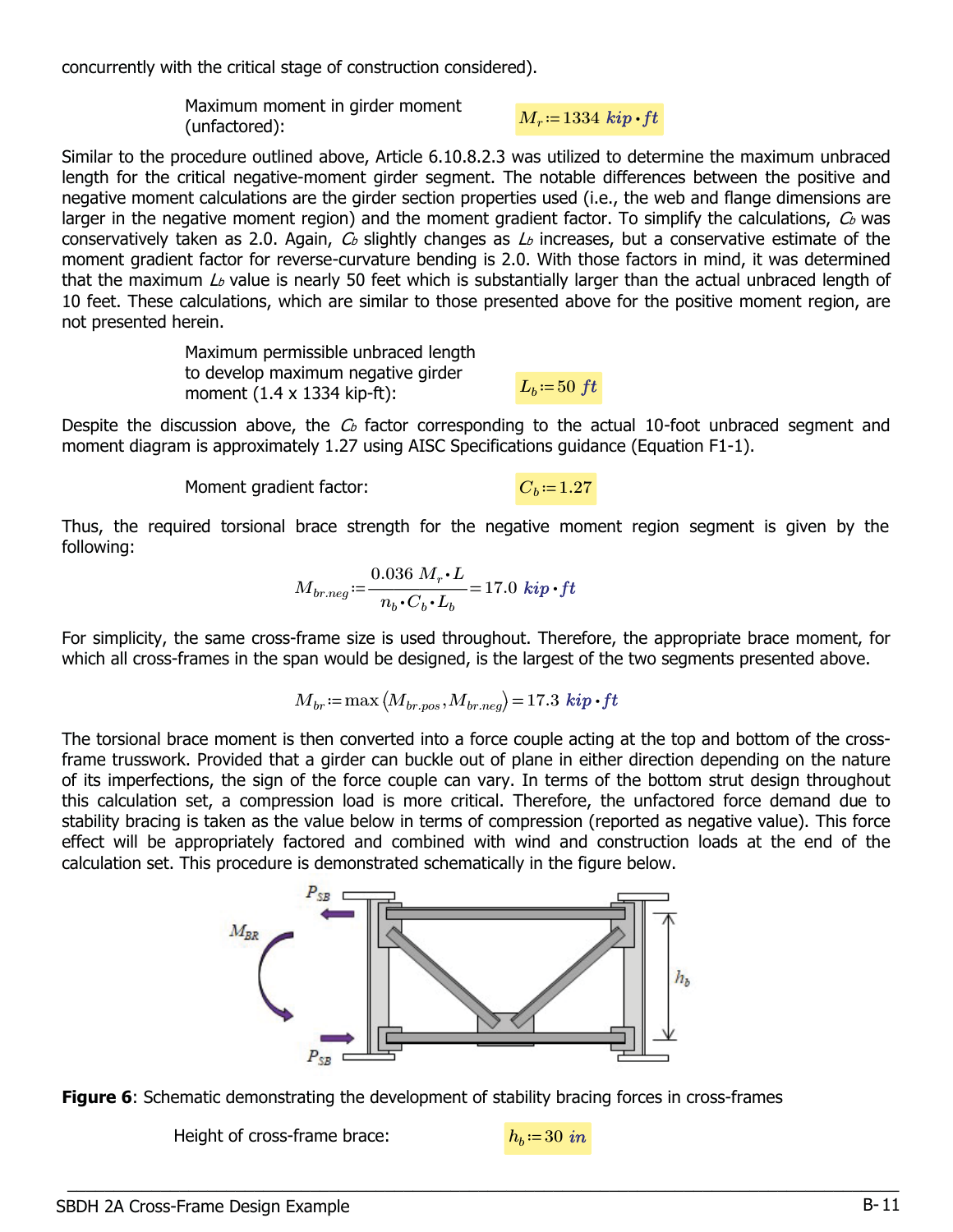

#### Dead Load

As documented extensively in Article 6.7.2 and its associated commentary, there are two different types of dead load forces that act on a cross-frame throughout its life: the internal dead load forces and the "fit-up" forces, which are external forces that the erector may need to apply to assemble the structural steel during erection. The fit-up forces are largely dependent on which fit condition is selected by the engineer and built by the steel erector. The three most common fit conditions are: (i) no-load fit (NLF), (ii) steel dead load fit (SDLF), and (iii) total dead load fit (TDLF). The original SBDH example problem did not specify the intended fit condition. Given that the bridge is straight with normal supports, the calculations herein assume the NLF condition. This assumption is acceptable per NCHRP 20-07/Task 355 Report, the governing research document that investigated the fit conditions of cross-frames.

NLF implies that the cross-frames are installed in a "zero load condition" when the girders are plumb (i.e., steel framing erected on the ground). Therefore, the external forces required to fit the cross-frames are assumed negligible. With that in mind, only the internal dead load forces developed during construction need to be considered in the design of the cross-frames in this example. For different fit conditions particularly in skewed and/or curved bridges, refer to Article 6.7.2 or NCHRP 20-07/Task 355 (White et al. 2015) for refined analysis techniques and simplified methods for estimating these locked-in force effects.

Girders in straight bridges with normal supports typically deflect uniformly, and twist of the cross-section is negligible. Thus, the internal dead load forces due to construction and self-weight material loads are typically small for these types of bridge superstructures and are often neglected in design. Still, 2D and 3D refined analysis models were developed to capture the effects of staged construction to verify this assertion.

Internal dead load force effects in cross-frames under the NLF assumption are essentially determined by applying and combining gravity loads at every stage of construction: steel erection, installing formwork, deck casting (staged or simultaneous pour), barrier casting, and wearing surface pour. To remain consistent with the original design example, two different deck pour scenarios were considered: (i) a two-pour scheme as demonstrated by Figure 15 in the original SBDH example and (ii) a single continuous pour scheme. Ultimately, the design loads are governed by the more critical scenario.

The steps below outline the dead load forces due to all intermediate stages of construction. They are organized and designated as DC1 (dead loads applied to the noncomposite system), DC2 (dead loads applied to the composite system), and DW (wearing surface loads applied to the composite system). To remain consistent with the wind and overhang loads described above, only the most critical bottom strut member in the end bay is evaluated. As expected, the critical bottom strut member was found to occur at in the maximum dead load moment region where girder deflections are greatest (i.e. approximately 0.35L measured from the end support). Note that, although not explicitly presented here, similar calculations shall be made for other cross-frame members that may control the design.

In terms of DC1 loads, the self-weight of the steel framing, the stay-in-place deck forms, and the concrete deck (including haunch and overhangs) were considered. These loads are assumed to act on the noncomposite system (or steel section alone). Deck forms were assumed to weigh 15 psf in accordance with the original design example. From a staged construction analysis, the following DC1 force effects were provided by the 3D analysis model for the critical bottom strut member:

| Dead load, steel framing:     | $P_{dc} = 0.00$ kip   | $(0.00 \text{ kip})$ |
|-------------------------------|-----------------------|----------------------|
| Dead load, formwork:          | $P_{dc,f} = 0.62$ kip | (0.59 kip)           |
| Dead load, wet concrete deck: | $P_{dc,d} = 0.10$ kip | $(0.31 \text{ kip})$ |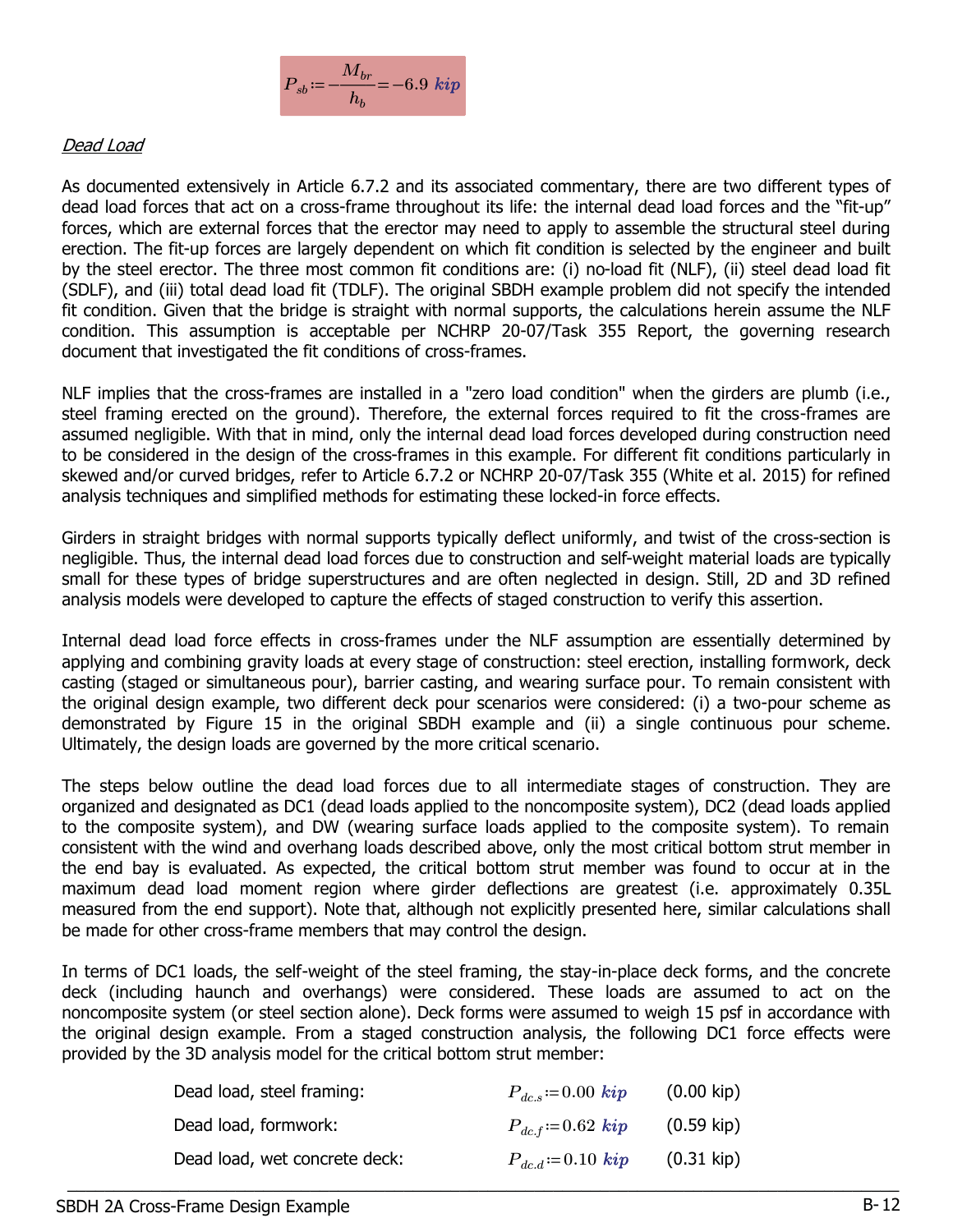Note that the results from the 2D PEB analysis and postprocessing are provided in parentheses for reference. Using the 3D analysis results, the combined DC1 force effect in the critical bottom strut member is as follows (all loads in tension):

 $P_{dc1} = P_{dc.s} + P_{dc.f} + P_{dc.d} = 0.72$  kip

DC2 loads, in this case, are comprised solely of barrier loads since the bridge is assumed to have no sidewalks and medians. The barrier weight is taken as 520 plf to replicate the original design example. When performing hand calculations, barrier loads are often distributed equally to all girders across the width. In the refined analysis model, each barrier load is applied at a 1-foot offset distance from the deck edge, and the model distributes the load based on stiffness in accordance with Article C4.6.1.2.4b. The load is applied to the long-term composite structure. The following DC2 force effect was determined for the critical bottom strut member (2D results in parentheses):



Future wearing surface loads, like DC2 loads, are assumed to act on the long-term composite system and are typically distributed equally to all girders in hand calculations. Applying a 25 psf load to the deck and running the analysis model, the following DW force effect was determined for the critical bottom strut member (2D results in parentheses):



It is evident from the magnitudes of these loads that dead load effects on cross-frames in straight and normal systems are relatively small. The 2D analysis model produced cross-frame forces in good agreement with the 3D analysis as well, particularly for the load cases performed on the noncomposite system (i.e., DC1 loads). This noted behavior is consistent with the findings of NCHRP 12-113. Although accurate for noncomposite systems, 2D analyses tend to produce more substantial errors with live load cross-frame forces, which is largely attributed to the inherent postprocessing assumptions.

According to both 3D and 2D analyses, the barrier DC2 load produces the the highest force effects due to the eccentric nature of loading on the bridge deck (i.e., slight differential deflection and twist of the fascia girders relative to the interior girders). The force effects outlined above are appropriately factored and combined with wind, construction, stability bracing, and live loads later in the calculation set.

#### Live Load and Impact

Similar to dead loads, live load force effects were determined from the 3D and 2D analysis models. The influence-surface procedure outlined previously was performed. The result of the influence-surface analysis is a color contour plot, which demonstrates the axial-force response of the select bottom strut cross-frame member due to a 1-kip load positioned at a given spatial coordinate on the deck surface. For the member of interest, the corresponding contour plot is presented below for reference.

For loads applied in the "red" area on the plot, the compression force in the bottom strut is maximized. For loads in the "blue" area, the tension force in the bottom strut is maximized. Load positions in grey have negligible influence on the axial-force response in that cross-frame. In terms of design loads, strength and fatigue limit states are handled differently. For the strength limit state, loads in accordance with Article 3.6.1.3 were applied. For the fatigue limit state, loads in accordance with Article 3.6.1.4 were applied. The commercial software package was utilized to apply these separate loading conditions, and the results were validated with hand solutions. To demonstrate one example, the influence-line response of the bottom strut member due to the AASHTO fatigue truck is presented below. In this example, the fatigue truck traverses the length of the bridge (left to right orientation in influence surface) with its right wheel riding nearly over the third girder (located at transverse position of +8.5 on influence surface). This process was repeated for all transverse lane positions in both the forward and backward directions to ultimately find the governing

Non-Commercial Use Only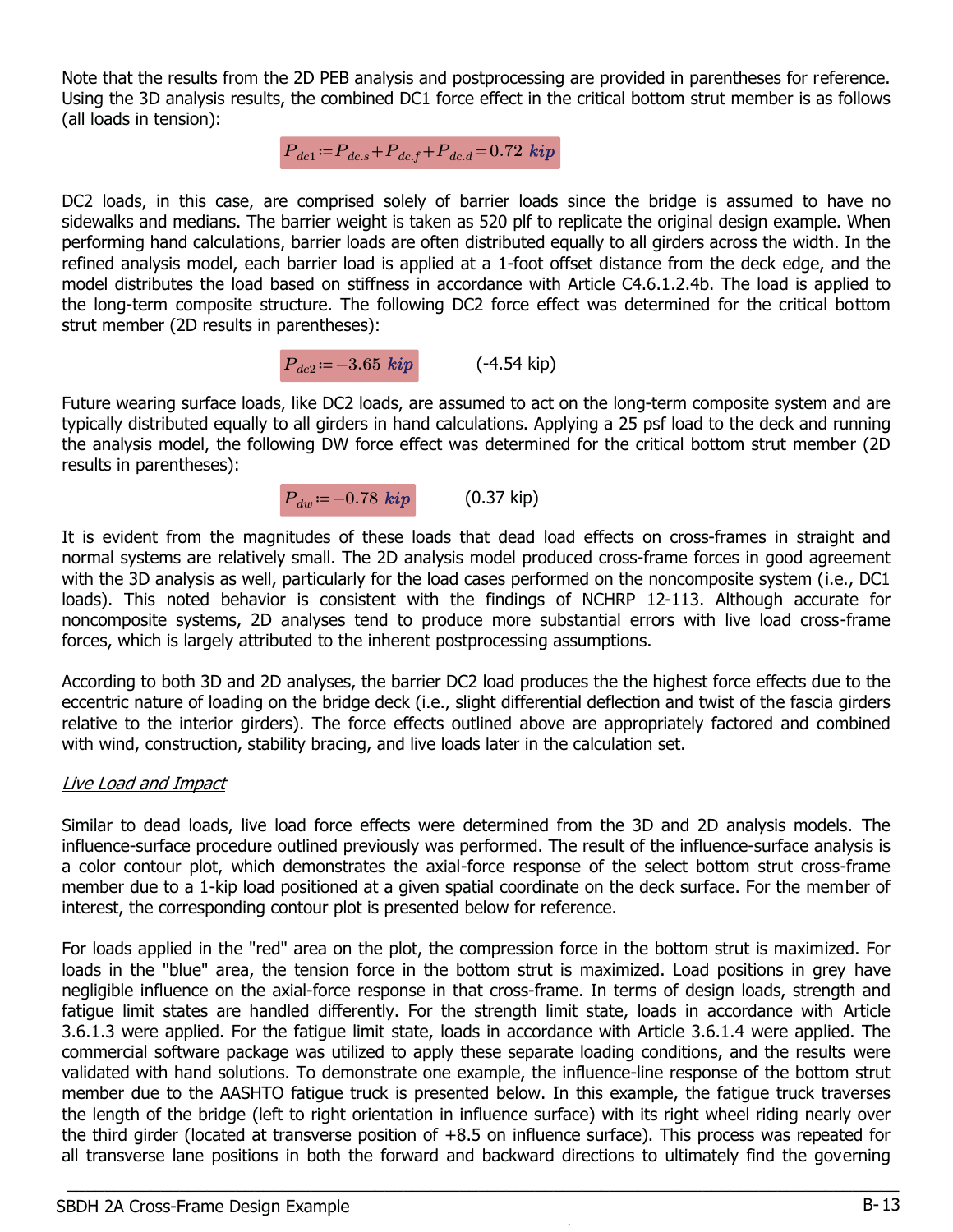force demands.



**Figure 6:** Influence-surface plot generated for the critical cross-frame member



**Figure 7:** Sample influence-line plot generated for the critical cross-frame member

The force effects below summarize the output from the 3D analysis model (and 2D model in parentheses) implementing Article 3.6.1.3 (strength) and Article 3.6.1.4 (fatigue) loading criteria. Note that for the strength limit state, the maximum tension and compression forces are recorded; for the fatigue limit state, the critical total force range is recorded. The critical force range for fatigue was determined based on Article C6.6.1.2.1 (i.e., any stress/force cycle that has a tensile component). Note that the appropriate impact factors are also included in the reported results. A dynamic load allowance factor of 0.33 is applied to the design truck or tandem in the strength limit state, and a factor of 0.15 is applied to the truck in the fatigue limit state. The force effects below are appropriately factored and combined with wind, construction, stability bracing, and dead loads later in the calculation set.

| Live load, strength envelope:   | $P_{ll,str,t} = 3.58$ kip                | (7.20 kip)           |
|---------------------------------|------------------------------------------|----------------------|
|                                 | $P_{ll,str,c}$ = -2.93 $kip$ (-7.50 kip) |                      |
| Live load, fatique force range: | $P_{ll, fat} = 1.64$ kip                 | $(3.90 \text{ kip})$ |

Note that the 2D results overestimated the governing force effects, which is attributed to the postprocessing procedure inherent with this type of analysis. Because 3D results are more reliable, they are used in the design calculations herein.

### Limit States and Load Combinations

Now that the unfactored design loads have been established for the critical bottom strut cross-frame member, a discussion on the applicable limit states is warranted. Tables are provided below that identify the appropriate load combinations and load factors to consider. Each of these items is discussed below in the context of cross-frame design.

Non-Commercial Use Only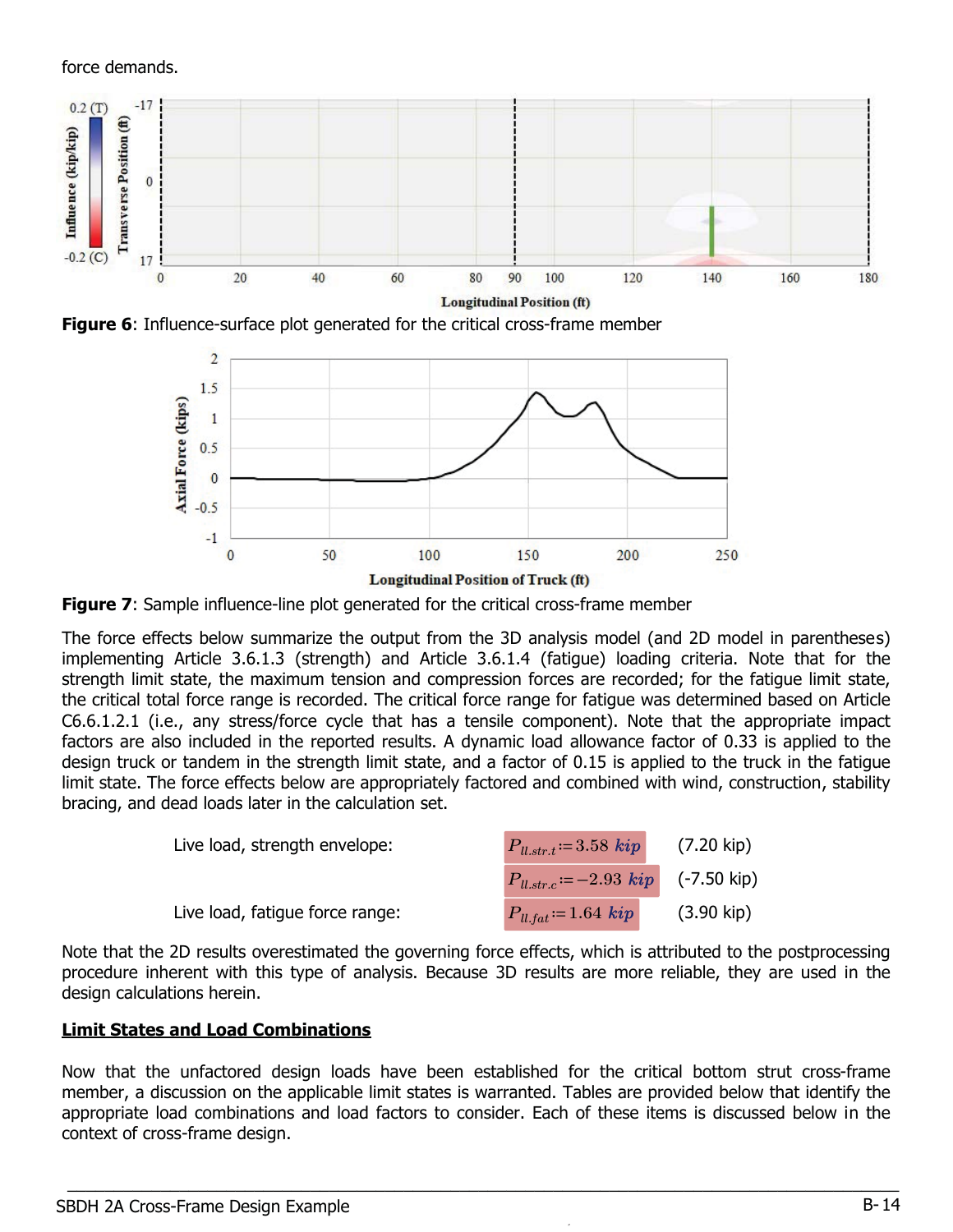Following Articles 3.4.1 and 3.4.2, the adequacy of the cross-frames must be evaluated during all construction stages and in the final constructed state using the load combinations in Table 3.4.1-1. Strength I, Strength III, Strength V, Fatigue I, and Fatigue II are specifically addressed. Aside from the main load combinations, there are three additional items to note. First, Article 3.4.2 introduces special combinations for construction loads, which are considered herein. Second, despite not being explicitly considered in Table 3.4.1-1, stability bracing force effects shall also be considered based on the proposed specification language in proposed Article 6.7.4.2.2. Note that the stability bracing load factors are marked with an asterisk in the table below because these force effects are not independently factored. Instead, they are based on the corresponding factored girder moment. Third, the cross-frame-specific load factors proposed as part of NCHRP 12-113 are also included. These values are signified with a double asterisk in the table.

Recall that the following load cases have been evaluated above: dead load (DC1, DC2, DW), live load (strength LL, fatigue LL), overhang construction (CL), wind on structure (construction WS, final WS), and stability bracing (SB). During construction, the critical stage consists of the noncomposite system immediately after deck casting (i.e., wet concrete load). For this condition, two limit states and load combinations have been identified as critical: Strength III and the special construction case. These load combinations are tabulated below:

|                     | DCl       | DC <sub>2</sub> | <b>DW</b> | $LL+IM$ | $(LL+IM)$                | <b>WS</b>      | rп<br>u | <b>SB</b> |
|---------------------|-----------|-----------------|-----------|---------|--------------------------|----------------|---------|-----------|
| Streamgth III       | $-15$<br> | --              | --        | --      | $\overline{\phantom{a}}$ | a met<br>ر ے و |         |           |
| <b>Construction</b> | 1.7       | --              | --        | --      | -                        | --             | 1.4     |           |

In the finished bridge when DC2, DW, and LL cases are introduced, additional limit states and combinations are investigated, which are tabulated below.

|                   | <b>DCI</b>               | DC2                      | <b>DW</b>                | $LL+IM$           | $(LL+IM)f$               | <b>WS</b>                | CL                       | SB                       |
|-------------------|--------------------------|--------------------------|--------------------------|-------------------|--------------------------|--------------------------|--------------------------|--------------------------|
| <b>Strength I</b> | 1.25                     | 1.25                     | 1.5                      | 1.75              | $\frac{1}{2}$            | المند                    | $\frac{1}{2}$            | است                      |
| Strength III      | 1.25                     | 1.25                     | 1.5                      | $\hspace{0.05cm}$ | $\overline{\phantom{a}}$ |                          | $\overline{\phantom{a}}$ | $\overline{\phantom{a}}$ |
| <b>Strength V</b> | 1.25                     | 1.25                     | 1.5                      | 1.35              | -                        |                          | $\sim$                   | $\hspace{0.05cm}$        |
| <b>Fatigue I</b>  | $-$                      | --                       | $\overline{\phantom{a}}$ |                   | $1.14**$                 | $\overline{\phantom{a}}$ | $\overline{\phantom{a}}$ | $\overline{\phantom{a}}$ |
| <b>Fatigue II</b> | $\overline{\phantom{a}}$ | $\overline{\phantom{a}}$ | $\overline{\phantom{a}}$ | --                | $0.52**$                 | $\!-$                    | -                        | $\overline{\phantom{m}}$ |

With the limit states established, the next step is to determine the factored combined force effects for the cross-frame member of interest. Note that the ductility factor (Article 1.3.3), the redundancy factor (1.3.4), and the operational importance factor (1.3.5) are all taken as 1.0 in this example. First, the constructionrelated loads are summarized:

| DC1, vertical loads: | $P_{dc1} = 0.72$ kip         |
|----------------------|------------------------------|
| DC1, overhang loads: | $P_{oh, str} = -4.18$ kip    |
| WS, construction:    | $P_{wc} = -0.07$ kip         |
| CL, overhang loads:  | $P_{\text{oh.c}} = -8.5$ kip |
| SB:                  | $P_{sh} = -6.93 \; kip$      |

Strength III limit state, construction:

$$
P_{c. str3} \coloneqq 1.25 \cdot (P_{dc1} + P_{oh. str}) + 1.25 \cdot P_{w.c} + 1.5 \cdot P_{oh.c} + 1.25 \cdot P_{sb} = -25.8 \text{ } kip
$$

Construction condition:

```
P_{c,cl} = 1.4 \cdot (P_{dc1} + P_{oh.str}) + 1.4 \cdot P_{oh.c} + 1.4 \cdot P_{sb} = -26.4 \; kip
```
Note that the stability bracing force effects are shown as being factored because, as previously noted,  $P_{SB}$ was initially based on an unfactored girder moment. It is important to avoid "double counting" the load factors in these cases.

 $\_$  , and the set of the set of the set of the set of the set of the set of the set of the set of the set of the set of the set of the set of the set of the set of the set of the set of the set of the set of the set of th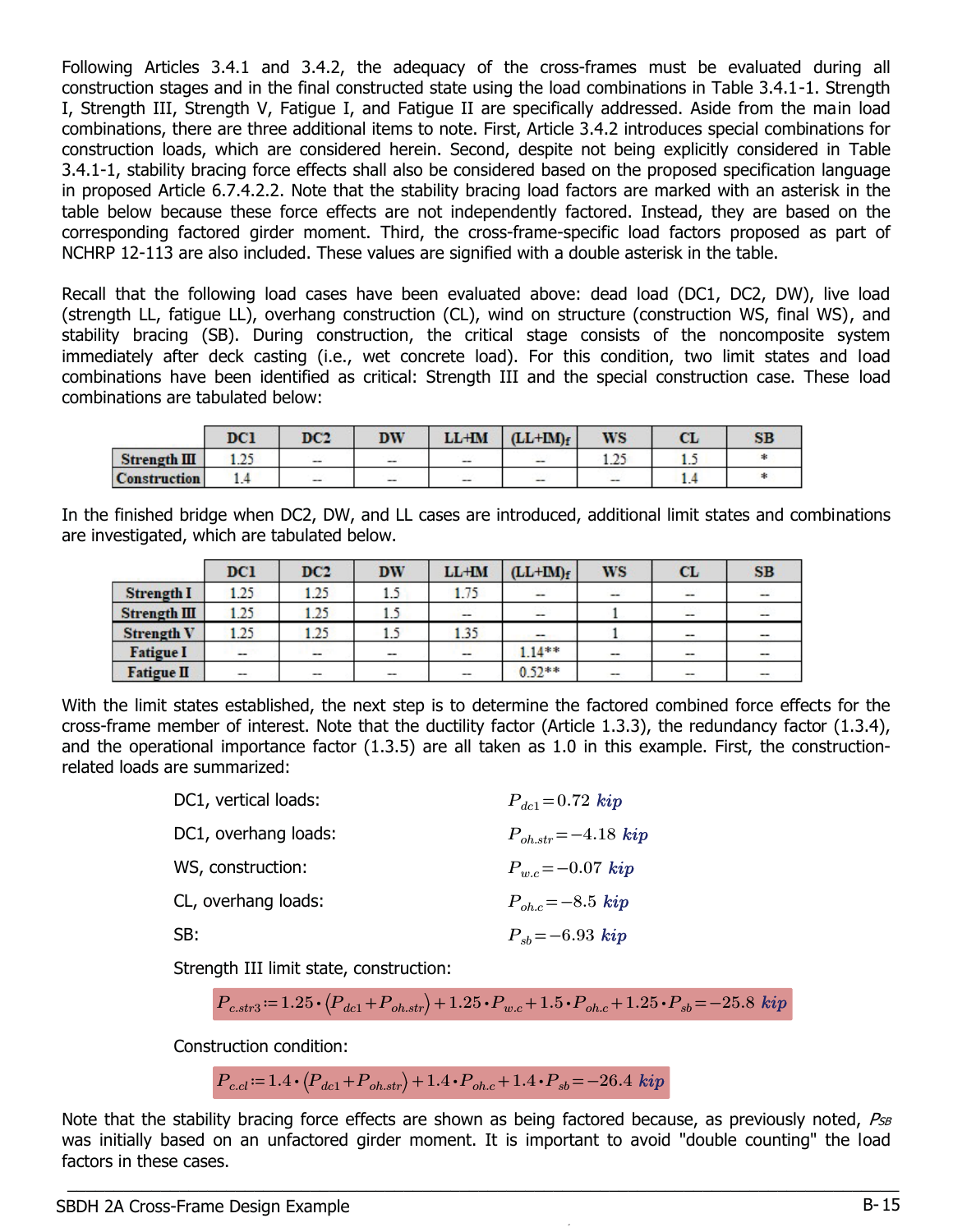Next, the load combinations corresponding to the finished bridge are summarized. Ultimately, compression forces will govern over tension forces for cross-frame single-angle design (except for the fatigue limit state); thus, only the maximum live load induced compression force is presented.

| DC <sub>1</sub> :            | $P_{dc1} = 0.72$ kip       |
|------------------------------|----------------------------|
| DC <sub>2</sub> :            | $P_{dc2} = -3.65$ kip      |
| DW:                          | $P_{dw} = -0.78 \; kip$    |
| $LL+IM$ (Strength):          | $P_{ll.str.c} = -2.93$ kip |
| $LL+IM$ (Fatigue):           | $P_{ll,tat} = 1.64$ kip    |
| WS, finished (Strength III): | $P_{w,str3} = -1.85$ kip   |
| WS, finished (Strength III): | $P_{w.str5} = -0.89$ kip   |

Strength I limit state:

$$
P_{str1}\!:=\!1.25\!\cdot\!\left\langle \!P_{dc1}\!+\!P_{dc2}\!\right\rangle \!+\!1.5\!\cdot\! P_{dw}\!+\!1.75\!\cdot\! P_{ll.str.c}\!=\!-10\;kip
$$

Strength III limit state:

$$
P_{str3} = 1.25 \cdot (P_{dc1} + P_{dc2}) + 1.5 \cdot P_{dw} + 1.0 \cdot P_{w.str3} = -6.7 \text{ } kip
$$

Strength V limit state:

$$
P_{str5} = 1.25 \cdot (P_{dc1} + P_{dc2}) + 1.5 \cdot P_{dw} + 1.35 \cdot P_{ll.str.c} + 1.0 \cdot P_{w.str5} = -9.7 \text{ } kip
$$

Fatigue I (infinite life) limit state:

 $P_{f1}$  = 1.75  $\cdot$  0.65  $\cdot$   $P_{ll.fat}$  = 1.9 kip

Fatigue II (finite life) limit state:

$$
P_{f2} = 0.8 \cdot 0.65 \cdot P_{ll, fat} = 0.9 \; kip
$$

Therefore, the governing force demands for the strength and fatigue limit states are summarized below (compression forces taken as negative values). Note that the construction stage governs the strength design of the cross-frame of interest. The appropriate fatigue limit state (Fatigue I or II) is determined in the subsequent section.

Strength limit state:

$$
{P_{str}}\!\coloneqq\!-\!\max\left(\! \left|{P_{c.str3}}\right|,\left|{P_{ccl}}\right|,\left|{P_{str1}}\right|,\left|{P_{str3}}\right|,\left|{P_{str5}}\right|\right)\!=\!-26.4\;{\textbf{kip}}
$$

Fatigue I (infinite life) limit state:

 $P_{f1}=1.9$  kip

Fatigue II (finite life) limit state:

$$
P_{f2}\!=\!0.9\;{\boldsymbol{kip}}
$$

#### **Resistance**

The following section outlines the development of factored resistances for the critical single-angle bottom  $\_$  , and the set of the set of the set of the set of the set of the set of the set of the set of the set of the set of the set of the set of the set of the set of the set of the set of the set of the set of the set of th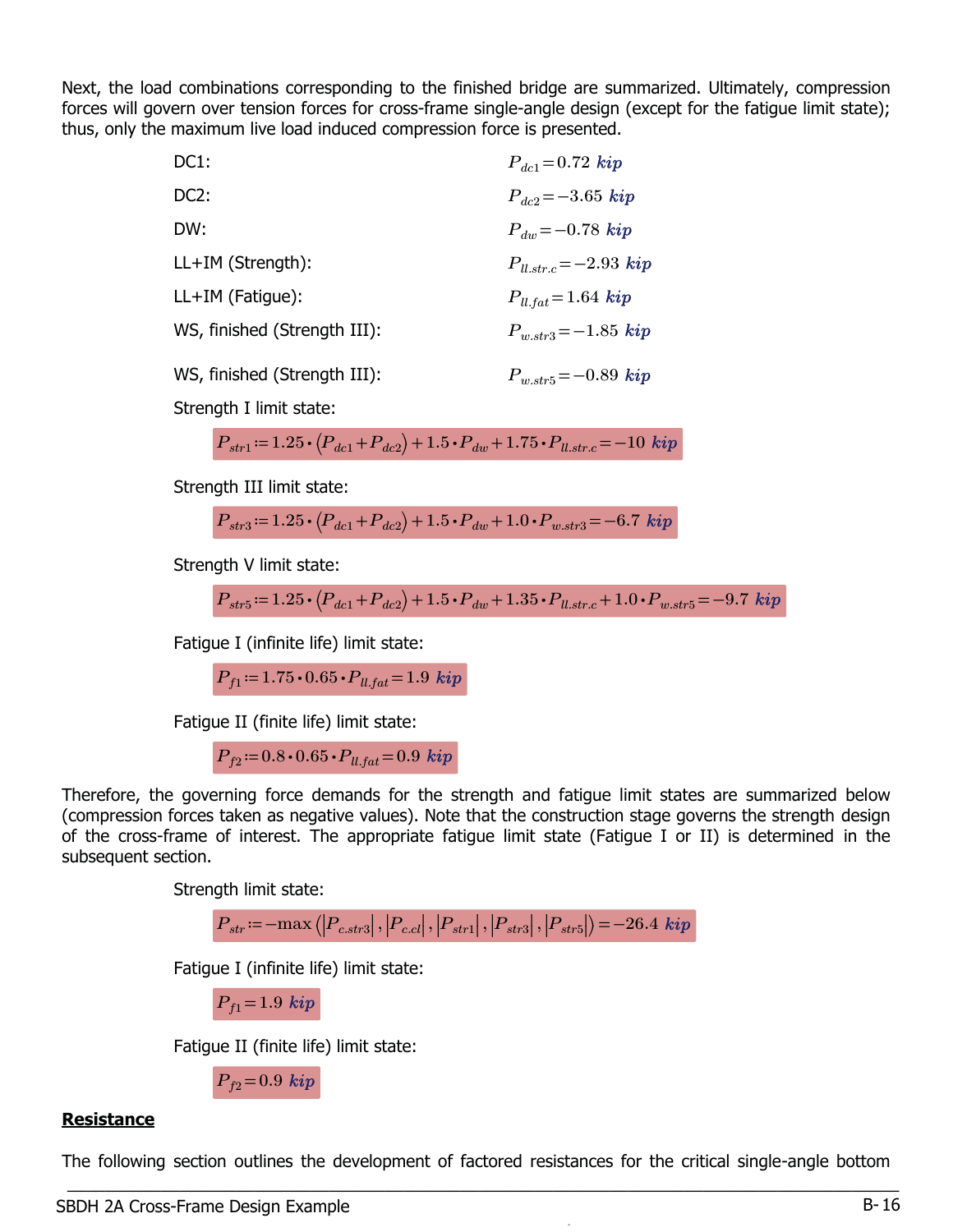strut member. Strength and fatigue limit states are addressed separately.

#### Strength Limit State

The original SBDH example problem provided a detailed calculation of the compressive resistance of the bottom strut cross-frame member, which is still applicable to the design example. For completeness, the same calculations are provided with one notable correction. In the original calculation, the angle section was identified as a nonslender section due to an error in reporting the leg thickness; the angle is slender, and the calculations are updated to reflect that. Therefore, the following calculations compute the factored resistance of a L4x4x5/16 single-angle member eccentrically loaded in compression with a 1/2-inch thick connection plate, as well as perform appropriate slenderness checks. The following parameters characterize the crosssection properties of the angle based on Table 1-7 in the AISC Manual (2017).

| Gross area of angle:        | $A_q = 2.40$ in <sup>2</sup> |
|-----------------------------|------------------------------|
| Radius of gyration, z-axis: | $r_{\gamma} = 0.781$ in      |
| Radius of gyration, x-axis: | $r_r = 1.24$ in              |
| Radius of gyration, y-axis: | $r_{y} = 1.24$ in            |
| Leg width:                  | $b = 4.0$ in                 |
| Leg thickness:              | $t = 0.3125$ in              |

Steel material properties are summarized below. Note that grade 50 steel is assumed for the cross-frame elements.

| Modulus of elasticity, steel: | $E = 29000$ ksi |
|-------------------------------|-----------------|
| Yield strength:               | $F_y = 50$ ksi  |

Next, the slenderness of the outstanding legs (Article 6.9.4.2.1) and the global member slenderness (6.9.3) must be checked. The plate buckling coefficient is taken as 0.45 per Table 6.9.4.2.1-1.

| Slenderness of cross-section: |                                                                                                                                                                                                   | $\frac{b}{t}$ = 12.8 |                                                         |
|-------------------------------|---------------------------------------------------------------------------------------------------------------------------------------------------------------------------------------------------|----------------------|---------------------------------------------------------|
| Plate buckling coefficient:   |                                                                                                                                                                                                   | $k = 0.45$           |                                                         |
| Slenderness limit:            |                                                                                                                                                                                                   |                      | $\lambda_r = k \cdot \sqrt{\frac{E}{F_{\odot}}} = 10.8$ |
|                               | Check := $\left\  \begin{array}{l} \text{if } \frac{b}{t} > \lambda_r \\ \parallel^{\text{``Slender section''}} \\ \text{else} \\ \parallel^{\text{``Nonslender section''}} \end{array} \right\ $ |                      | $\left\  \cdot \right\ $ = "Slender section"            |

Since the section is deemed slender, Article 6.9.4.2.2 must be checked. Because the critical global buckling stress needs to be computed in order to calculate the slenderness effects of 6.9.4.2.2, this check is made later. In the meanwhile, the slenderness provision of Article 6.9.3 must also be evaluated. Since the member is considered a secondary member, the slenderness limit is set as 140. Given the length of the connection and gusset plates, the unbraced length of the single-angle bottom strut is taken as 9 feet to maintain consistency with the original design example. The diagonal members framing into mid-length of the bottom strut are not considered effective braces, particularly out of plane. The effective length factor is taken as 1.0 for single members per Article 4.6.2.5.

Non-Commercial Use Only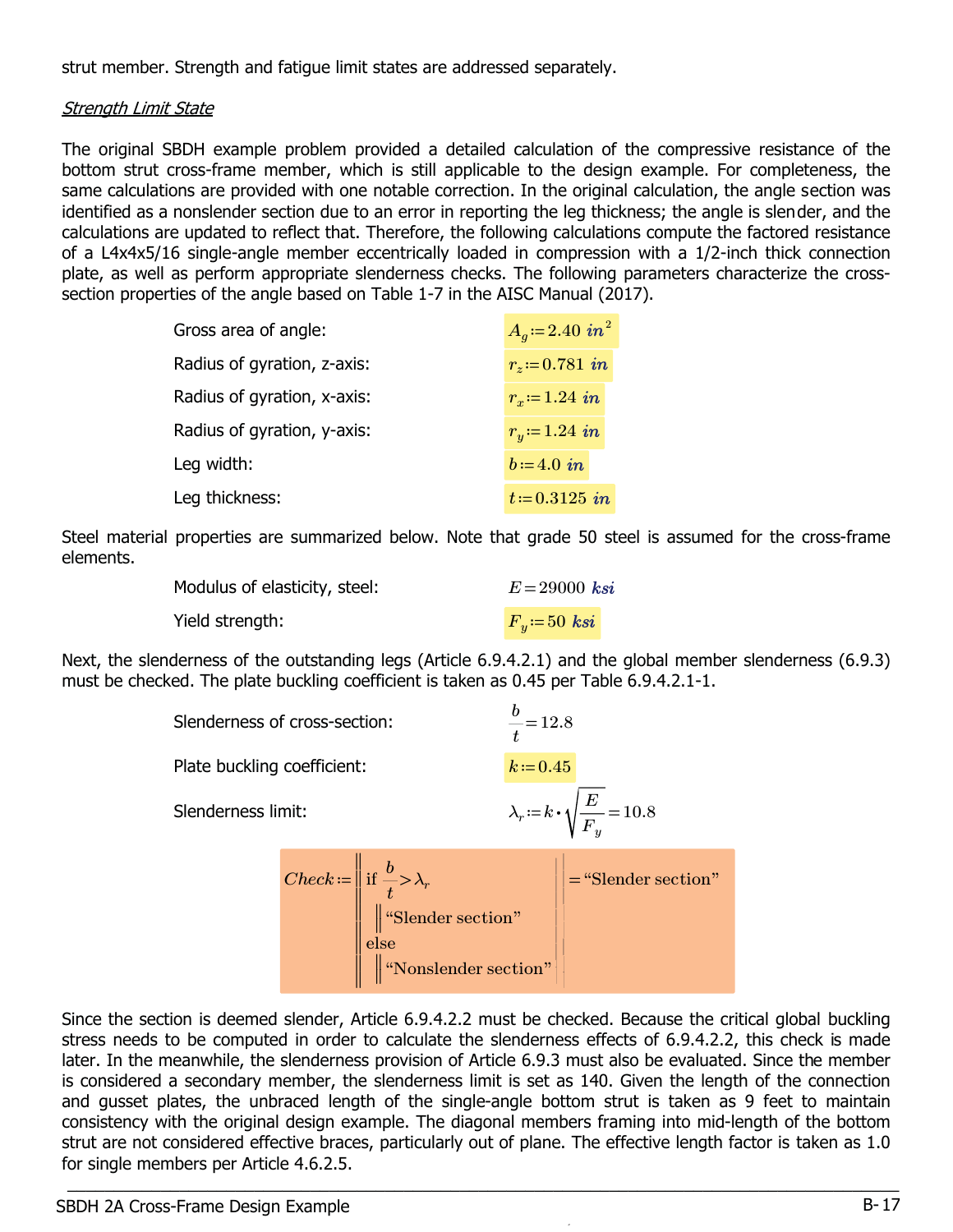| Effective length factor:                                       | $K=1.0$                                                                                                                                                   |                                            |                                 |
|----------------------------------------------------------------|-----------------------------------------------------------------------------------------------------------------------------------------------------------|--------------------------------------------|---------------------------------|
| Unbraced length:                                               |                                                                                                                                                           | $l=9$ ft                                   |                                 |
| Minimum radius of gyration:                                    |                                                                                                                                                           | $r_{min} = r_z = 0.781$ in                 |                                 |
| Slenderness of member:                                         |                                                                                                                                                           | $\frac{K \cdot l}{l} = 138.3$<br>$r_{min}$ |                                 |
|                                                                | Check := $\begin{bmatrix} \text{if } \frac{K \cdot l}{r_{min}} > 140 \\ \text{``Slender; revisit design''} \\ \text{else} \\ \text{``OK''} \end{bmatrix}$ |                                            | $\left\  \cdot \right\ $ = "OK" |
| d the basic slenderness provisions, the angle must now be chec |                                                                                                                                                           |                                            |                                 |

Having satisfied the basic slenderness provisions, the angle must now be checked for the strength limit state in accordance with Article 6.9.4.4. The cross-frame member of interest, like many single angle sections, is eccentrically loaded due to the connection to the gusset plate through one leg only. Therefore, the member is subjected to axial and flexural stresses, which complicates the calculation of compression resistance. Article 6.9.4.4 employs a simplified approach to computing the resistance. The bending moments are effectively neglected in lieu of assigning an effective slenderness ratio for flexural buckling. Also, per Article 6.9.4.4, single angles designed using this simplified procedure need not be checked for flexural-torsional buckling. The calculation of the effective slenderness ratio is presented herein (for equal-leg angles).

> Effective slenderness:  $\lambda_{eff} \coloneqq ||\text{ if } \frac{\cdot}{\cdot} \leq 80$   $||\cdot||$ ‖ ‖ ‖ ‖ ‖ ‖ ‖ ‖ ‖ ‖ ‖ ‖ | | | | | | | | | | if else  $\frac{l}{\sqrt{2}}$  $r_x$ 80 ‖ ‖ ‖ ‖  $72+0.75 \cdot \frac{l}{1}$  $r_x$ ‖ ‖ ‖ ‖  $32+1.25 \cdot \frac{l}{2}$  $r_x$ 140.9

With the effective slenderness ratio known, Article 6.4.1.1 can be enforced to compute the compression resistance of the member. The nominal resistance is calculated as follows:

Elastic critical buckling resistance:

$$
{P_e\!:=\!\frac{\boldsymbol{\pi}^2\;E}{\left(\lambda_{\mathit{eff}}\right)^2}\!\boldsymbol{\cdot} A_g\!=\!34.6\;k\boldsymbol ip}
$$

Nominal yield resistance:  $P_o = F_u \cdot A_o = 120 \; kip$ 

Nominal compression resistance:

$$
P_n = \left\| \begin{array}{l} \text{if } \frac{P_e}{P_o} \ge 0.44 \\ \left\| \begin{pmatrix} P_o \\ 0.6558 \end{pmatrix} \begin{pmatrix} P_o \\ P_e \end{pmatrix} \end{array} \right\|_2 = 30.4 \text{ } \text{kip}
$$
  
else  

$$
\left\| 0.877 \cdot P_e \right\|_2
$$

Before assigning the appropriate resistance factor, the effective leg width calculation needs to be checked to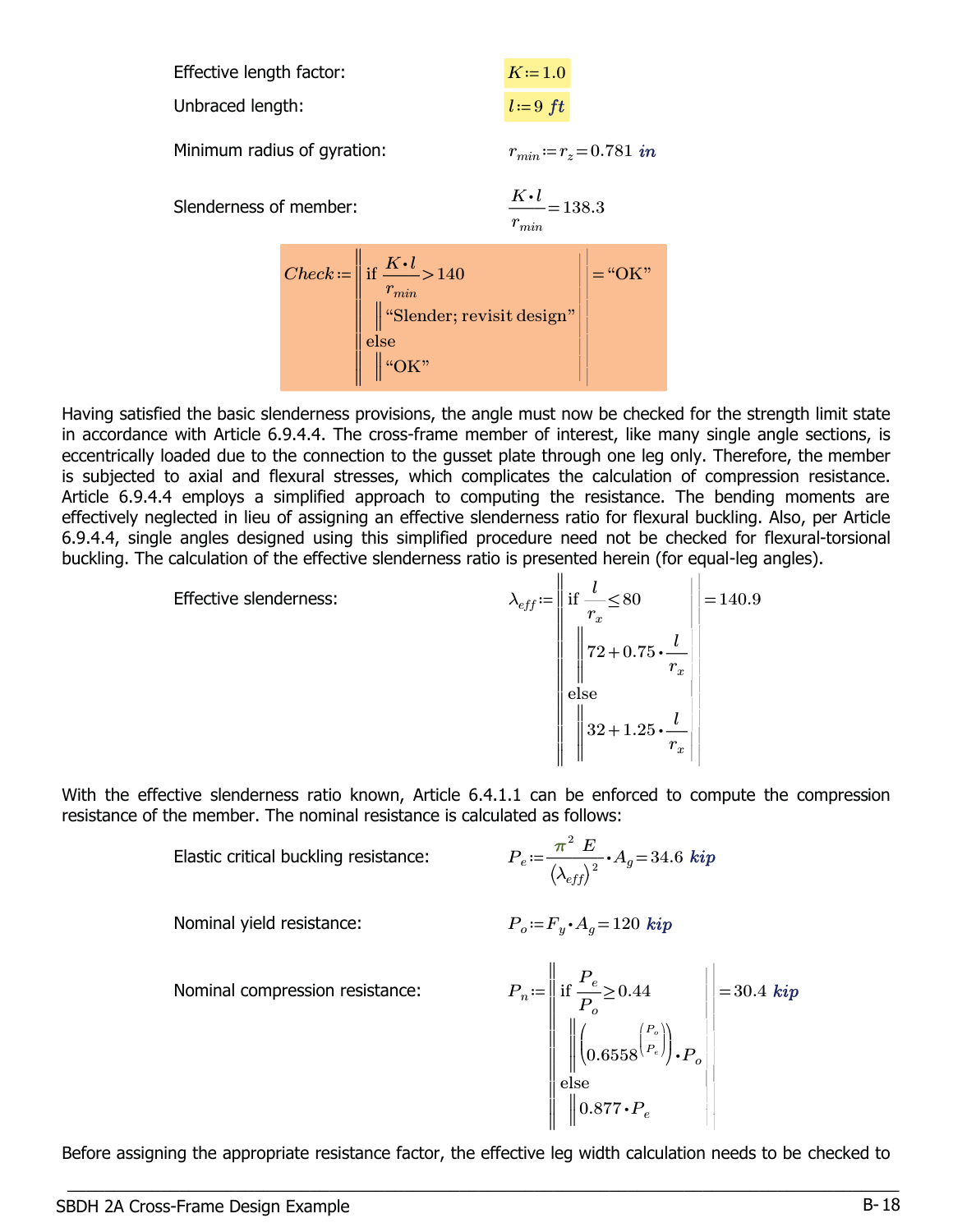ensure local buckling effects will not limit the global buckling capacity determined above. Following Article 6.9.4.2.2a, the effective leg width is determined as follows:

| Limiting section slenderness: |                      |                                                                                                                                                                                                  | $\lambda_r = 10.8$                                                    |
|-------------------------------|----------------------|--------------------------------------------------------------------------------------------------------------------------------------------------------------------------------------------------|-----------------------------------------------------------------------|
| (stress):                     |                      | Nominal compression resistance                                                                                                                                                                   | $F_{cr} = \frac{P_n}{A_c} = 12.6$ ksi                                 |
|                               | effective leg width: | Limiting slenderness to activate                                                                                                                                                                 | $\lambda_s\!:=\!\lambda_r\!\cdot\!\sqrt{\frac{F_y}{F_{cr}}}\!=\!21.5$ |
|                               |                      | Check := $\left\  \begin{array}{l} \text{if } \frac{b}{t} \leq \lambda_s \\ \parallel^a \text{Use full width}^n \\ \text{else} \\ \parallel^a \text{Use effective width}^n \end{array} \right\ $ | $\left\  \cdot \right\  =$ "Use full width"                           |

Therefore, local buckling is not a concern as the compressive stress at buckling is too low, and the nominal resistance computed above still applies. Now, the factored resistance is computed per Article 6.5.4.2 and 6.9.2.1.

Resistance factor:  $\phi_c = 0.95$ 

Factored compression resistance:  $P_{r.str} = \phi_c \cdot P_n = 28.8 \; kip$ 

The factored compressive resistance is to be compared against the factored force demand determined in the previous section. This check is provided in a subsequent section. Had tensile forces governed the design, refer to Article 6.8 for the appropriate design procedures.

#### Fatigue Limit State

As suggested in Article 6.6.1.1, both load-induced (6.6.1.2) and distortion-induced (6.6.1.3) fatigue shall be considered in design of cross-frames. For this example, though, it is assumed that the cross-frame and its connection plates are detailed properly in accordance with Article 6.6.1.3 such that distortion-induced fatigue is not a design concern. Therefore, only load-induced fatigue is a design consideration herein. The first step in computing the load-induced fatigue resistance of the single-angle cross-frame member is to establish the fatigue category and its pertinent design parameters. Per Table 6.6.1.2.3-1 (Section 7.2), a single-angle member welded along one side to a connection plate is given the E' designation (McDonald and Frank, 2009). Therefore, the following parameters are used herein:

| Detail category constant: | $A = 3.9 \cdot 10^8$ ksi <sup>3</sup> |
|---------------------------|---------------------------------------|
| Threshold stress:         | $\Delta F_{th} = 2.6$ ksi             |

Next, the appropriate limit state (Fatigue I versus Fatigue II) must be established. Per Article 6.6.1.2.3, if the projected single-lane Average Daily Truck Traffic (ADTT) is less than or equal to the applicable value in Table 6.6.1.2.3-2, then the member shall be designed for finite-life (Fatigue II). To make that determination, the projected truck traffic on the bridge must be estimated. To maintain consistency with the original SBDH example, a single-lane ADTT of 800 trucks per day is assumed. Therefore, the cross-frame detail shall be designed for the Fatigue II limit state, as demonstrated mathematically below.

 $\_$  , and the set of the set of the set of the set of the set of the set of the set of the set of the set of the set of the set of the set of the set of the set of the set of the set of the set of the set of the set of th

Single-lane ADTT:  $ADTT_s$  = 800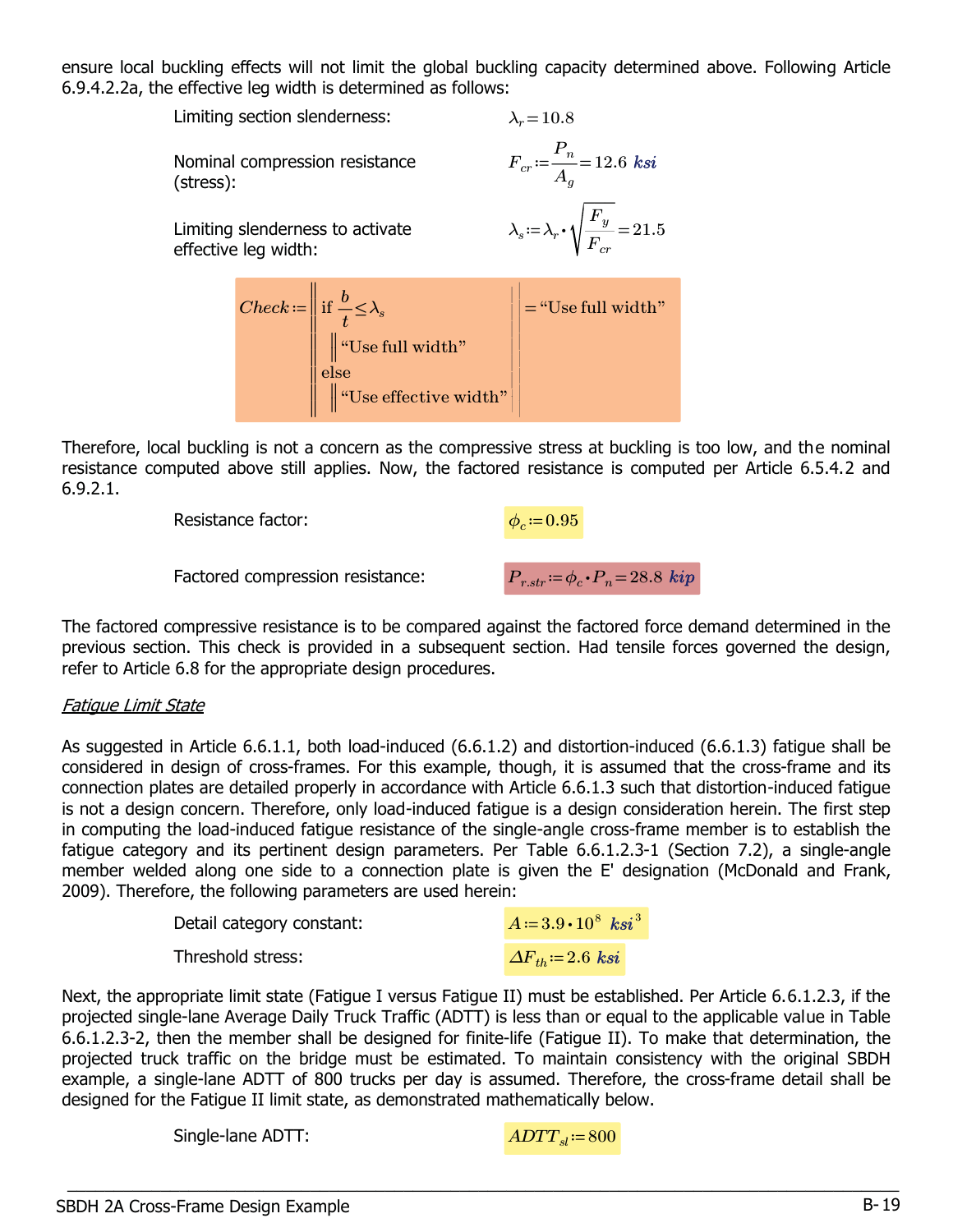75-year single-lane ADTT equivalent to infinite life:  $ADTT_{sl.inf} = 8485$ 

$$
Check := \left\| \begin{array}{l}\n \text{if } ADTT_{sl} \leq ADTT_{sl.info} \\
\text{if } \text{Design for Fatigue II''} \\
\text{else} \\
\text{if } \text{Design for Fatigue II''}\n \end{array} \right\| = \text{``Design for Fatigue II''}\n\right\|
$$

Thus, the nominal fatigue resistance is calculated in accordance with Article 6.6.1.2.5 and Eq. 6.6.1.2.5-2 specifically. To do so, the total number of stress cycles expected on the cross-frame member of interest during the 75-year design span must be computed. This requires an assumption on the number of stress range cycles per truck passage (Table 6.6.1.2.5-2). Based on the findings of NCHRP 12-113, assuming one stress cycle per truck passage for cross-frame members is most appropriate. These calculations are presented below.

Cycles per truck passage:

\n
$$
n := 1.0
$$
\nTotal design cycles:

\n
$$
N := 365 \cdot 75 \cdot n \cdot ADTT_{sl} = 2.19 \cdot 10^{7}
$$
\nNominal fatigue resistance:

\n
$$
\Delta F_n := \left(\frac{A}{N}\right)^{\frac{1}{3}} = 2.61
$$
\nksi

In accordance with Article C6.6.1.2.2, both the resistance factor and the additional load modifiers are taken as 1.0. Therefore, the factored fatigue resistance is taken as the following. Note that fatigue resistance is typically computed in terms of axial stress (i.e., P/A); the factored fatigue force determined above is converted to stress and compared to the resistance below in the subsequent section.

> Resistance factor: Resistance factor:<br>Factored fatigue resistance:  $\phi_f$ := 1.0<br> $\Delta F_r$ :=  $\phi_f \cdot \Delta F_n$ = 2.61 ksi

#### Final Design Check

As outlined previously, a strength and fatigue limit state design check are to be made. The calculations herein compile the factored design loads and factored resistances computed in previous sections of the calculation set. Note that Fatigue II design checks are made in terms of stress. As such, the previously determined fatigue forces are converted to axial stress by considering shear lag effects in accordance with Table 6.6.1.2.3-1 (Section 7.2). Although not explicitly demonstrated, similar design calculations must be made for the connections and connecting parts.

## Strength Limit State



Fatigue Limit State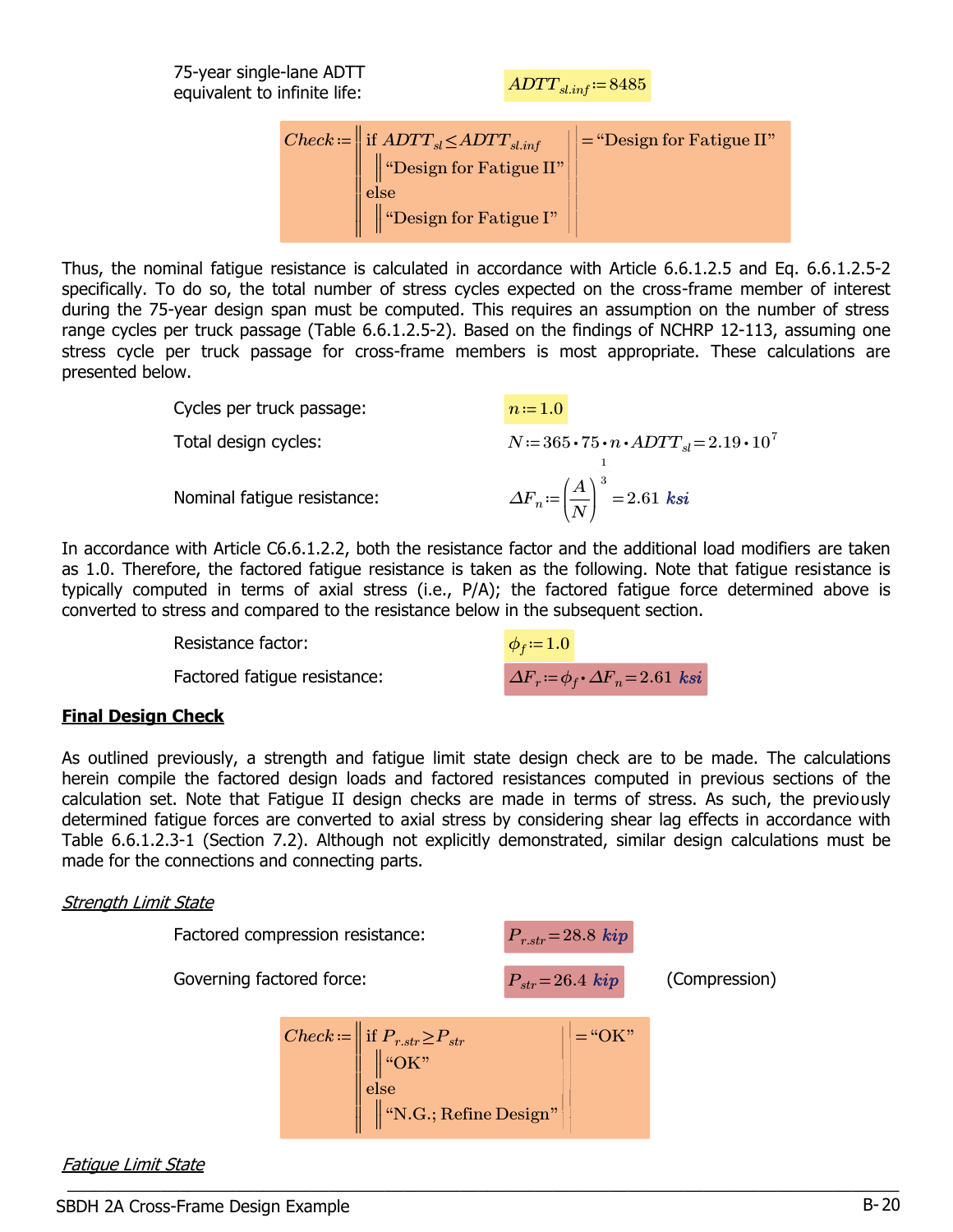| Factored fatigue resistance:                                 | $\Delta F_r = 2.61$ ksi                        |
|--------------------------------------------------------------|------------------------------------------------|
| Governing factored force:                                    | $P_{f2} = 0.9$ kip                             |
| Assumed weld length:                                         | $L_w = 6$ in                                   |
| Distance from single-angle centroid<br>to surface of gusset: | $x_{bar} = 1.11$ in                            |
| Shear lag factor:                                            | $U = 1 - \frac{x_{bar}}{L_{av}} = 0.8$         |
| Net effective area:                                          | $A_{net} = U \cdot A_q = 1.96$ in <sup>2</sup> |
| Governing factored stress range:                             | $\Delta f = \frac{P_{f2}}{A} = 0.44$ ksi       |
| $Chack = \parallel$ if $\Delta F > \Delta f$                 | $  \cdot  $ $\left(\sqrt{V}\right)$            |

 $Check := \left\| \begin{array}{l} \text{if } \Delta F_r \geq \Delta f \\ \parallel_{\text{max}} \end{array} \right\| =$ ‖ ‖ ‖ ‖ ‖ ‖ | | | | | | |<br>|<br>| | if  $\mathbb{E}$  $\Delta F_r \geq \Delta f$ ‖ ‖ "OK" ‖ ‖ "N.G.; Refine Design" "OK"

It is apparent that load-induced fatigue is not a concern for this cross-frame member of interest, as anticipated for this straight and normal bridge. These results are consistent with the major findings of NCHRP 12-113, which established geometric skew and curvature limits for when refined analysis is required to obtain live load force effects in cross-frames.

The design check for the strength limit state is also satisfied, which indicates that the assumed L4x4x5/16 single angle is adequate. Recall that the required strength was governed by the construction condition, which was dominated by stability bracing force effects. This indicates that stability bracing is an important design consideration, particularly in straight bridges where other load cases (e.g., dead load) tend to be less significant.

#### Stability Bracing - Stiffness

As outlined above and in proposed Article 6.7.4.2.2, braces must be designed to possess adequate strength and stiffness. The strength requirements were previously outlined. In this section, a separate check is provided to evaluate the required stiffness of the cross-frame. Similar to the brace strength requirements, proposed modifications have been made to the 15th Edition AISC provisions on torsional brace design. The proposed expression for the required brace stiffness is given with the following expression:

$$
\beta_{Treq} := \frac{3.6 \ L}{\phi_{br} \cdot n \cdot E \cdot I_{y.eff}} \cdot \left(\frac{\gamma_{CL} \cdot M_r}{C_b}\right)^2
$$

As previously discussed, Liu et al. (2020b) observed that providing three times the ideal stiffness is more appropriate for beam buckling than twice the ideal stiffness, as assumed in the AISC bracing provisions. As such, the AISC equation has been modified by increasing the constant in the numerator by 50% (from 2.4 to 3.6). The following parameters describe the load and resistance factors assumed. Because the braces are evaluated during the critical stage of construction, the load factor associated with the construction condition is adopted here. The resistance factor is taken to match the values provided in AISC Appendix 6.3.

 $\_$  , and the set of the set of the set of the set of the set of the set of the set of the set of the set of the set of the set of the set of the set of the set of the set of the set of the set of the set of the set of th

Resistance factor:  $\phi_{ba} = 0.80$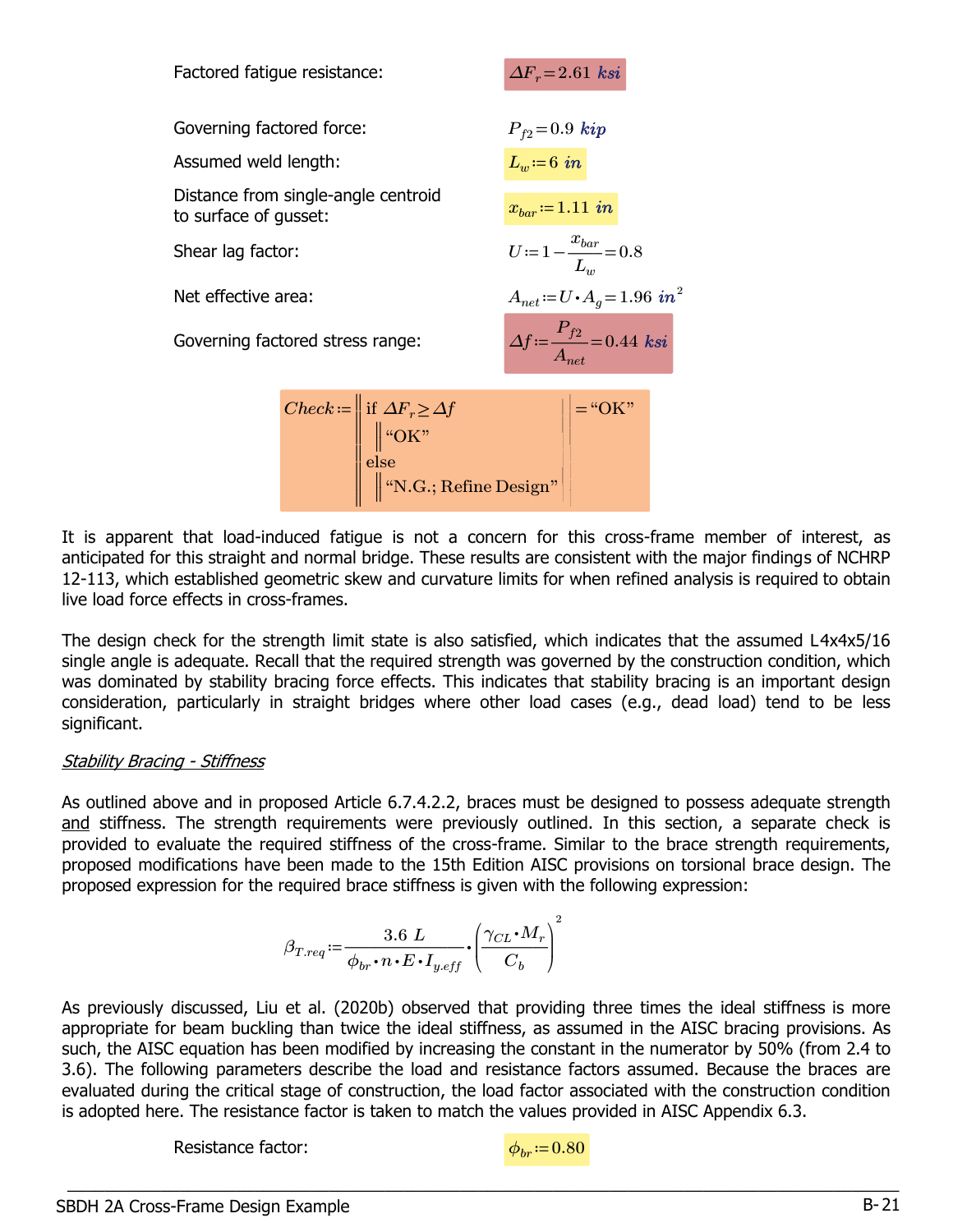Load factor:  $\gamma_{CI} := 1.4$ 

#### Recall the maximum DC1 moment as well as the moment gradient assumption from the brace strength calculation was governed by the positive moment region. As such, these parameters are established again.

| Maximum unfactored moment: | $M_r = 738$ kip $\cdot$ ft |
|----------------------------|----------------------------|
| Moment gradient factor:    | $C_b = 1.0$                |
|                            |                            |

The following parameters describe the cross-section of the girder and the bracing scheme. The girder is nonprismatic, which complicates the buckling behavior. Because the critical brace frames into the "small" section of the nonprismatic beam, those cross-sectional dimensions are conservatively assumed. The distance between the extreme fibers and the neutral axis is computed to determine an effective weak-axis moment of inertia, given that the section is also singly-symmetric.

| Number of intermediate braces: | $n_h = 4$           |
|--------------------------------|---------------------|
| Tension flange width:          | $b_{f,t} = 16$ in   |
| Tension flange thickness:      | $t_{f.t} = 1.25$ in |
| Compression flange width:      | $b_{f,c} = 14$ in   |
| Compression flange thickness:  | $t_{f,c} = 0.75$ in |
| Web depth:                     | $d_w = 42$ in       |
| Web thickness:                 | $t_w = 0.4375$ in   |
|                                |                     |

Distance from top fiber to neutral axis:

$$
b_{f,t} \cdot t_{f,t} \cdot \frac{t_{f,t}}{2} + d_w \cdot t_w \cdot \left(t_{f,t} + \frac{d_w}{2}\right) + b_{f,c} \cdot t_{f,c} \cdot \left(t_{f,t} + d_w + \frac{t_{f,c}}{2}\right)
$$
\n
$$
c := \frac{b_{f,t} \cdot t_{f,t} + d_w \cdot t_w + b_{f,c} \cdot t_{f,c}}{b_{f,t} \cdot t_{f,t} + d_w \cdot t_w + b_{f,c} \cdot t_{f,c}}
$$
\nDistance from bottom fiber to neutral axis:

\nCompression Flange

\n
$$
\frac{X}{\frac{X}{\frac{X}{\frac{1}{X}}}} \cdot \frac{X}{\frac{X}{\frac{1}{\frac{1}{X}}}}
$$
\nFunction flange

\nematic showing the definition of *c* and *t* variables

rad Non-Commercial Use Only

**Figure 8: Schematic s** 

Compression flange moment of inertia:  $I_{y.c} = \frac{1}{12} \cdot t_{f.c} \cdot b_{f.c}^3 =$ 

Tension flange moment of inertia:  $I_{y.t} \coloneqq \frac{1}{12} \cdot t_{f.t} \cdot b_{f.t}{}^{3} = 426.7 \,\, in^{4}$  $\frac{1}{1}$  $t_{f.c} \cdot b_{f.c}^3 = 171.5 \text{ in}^4$ Effective moment of inertia:  $I_{y.eff} \! := \! I_{y.c} \! + \! \left(\frac{t}{c}\right) \!\cdot \! I_{y.t} \! = \!$ ⎞  $\int$   $\cdot$   $I_{y.t}$  = 788.2 in<sup>4</sup>

 $^{\prime}$ 

Therefore, the required torsional stiffness of the cross-frame is given as: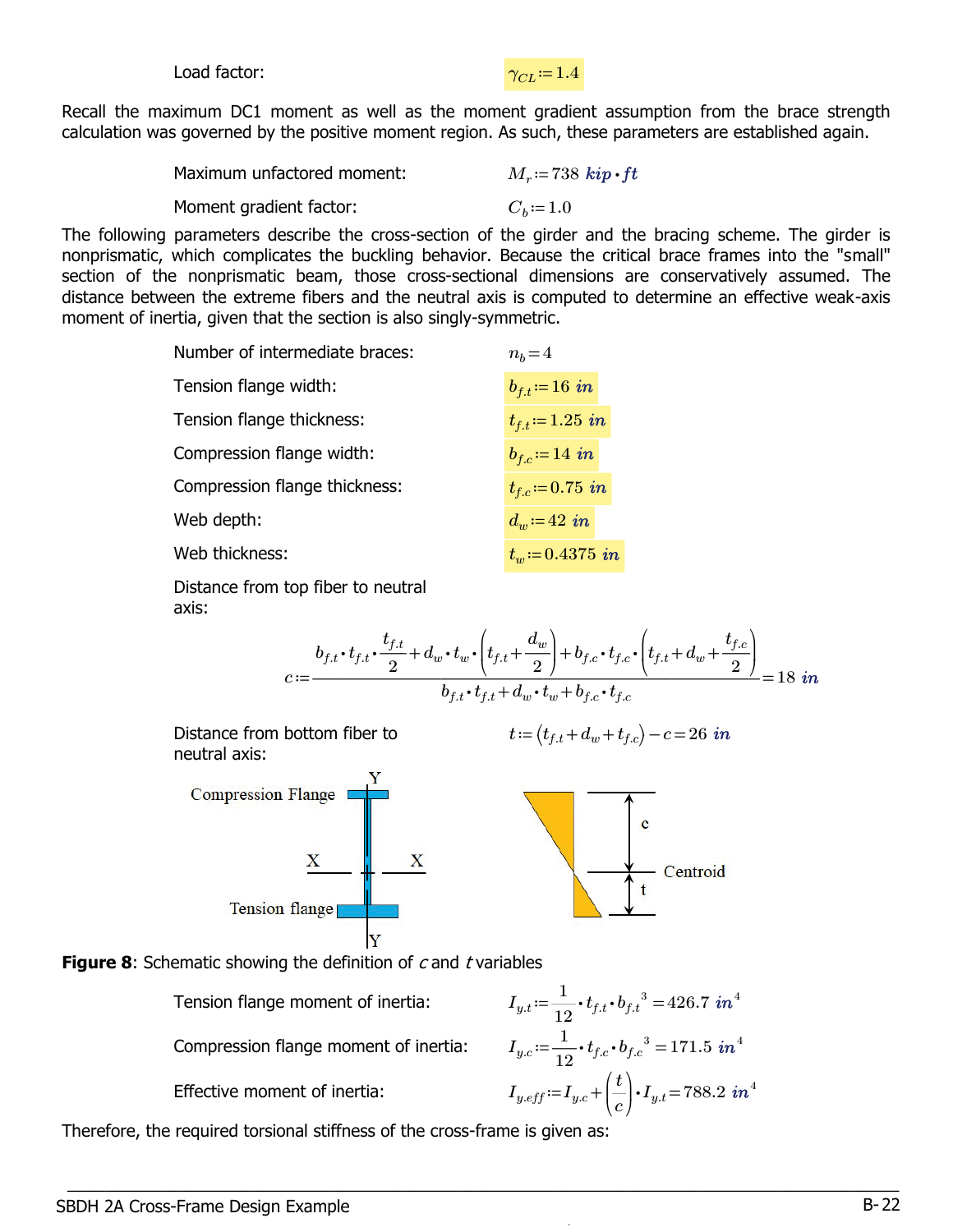$$
\beta_{Treq} \coloneqq \frac{3.6 \; L}{\phi_{br} \boldsymbol{\cdot} n_b \boldsymbol{\cdot} E \boldsymbol{\cdot} I_{y. eff}} \boldsymbol{\cdot} \left(\frac{\gamma_{CL} \boldsymbol{\cdot} M_r}{C_b}\right)^2 = 8171 \; \frac{\textit{kip} \cdot \textit{in}}{\textit{rad}}
$$

Now that the required stiffness has been established, the next step is to estimate the actual stiffness of cross-frame and verify its adequacy. As outlined extensively in Yura (2001) and the proposed Article 6.7.4.2.2, the torsional stiffness of a cross-frame must consider the effects of not only the brace itself, but also the effects of web distortion, in-plane girder, and its connections. The calculations herein evaluate each component of stiffness and then consider the combined effects against the required stiffness.

First, the stiffness of the brace is evaluated. The torsional stiffness of a K-type cross-frame can be estimated as the following expression (Yura, 2001):

$$
\beta_b := R_{con} \cdot \left( \frac{2 \ E \cdot s_g^{2} \ h_b^{2}}{8 \ L_d^{3}} + \frac{s_g^{3}}{A_s} \right)
$$

To solve for the torsional brace stiffness, several variables related to the cross-frame proportions must be established. Many of these variables have been previously defined but are presented again for reference. Note that the area of the strut and diagonal members of the cross-frame are identical (L4x4x5/16 single angle members).

Another important aspect is the inherent flexibility with the eccentric end connections of the cross-frame members. The connection stiffness is typically considered by assigning a modification factor to the stiffness of the brace. As highlighted previously, AASHTO LRFD recommends using a modification factor (R-factor) of 0.65 when evaluating cross-frames for stability-related applications. As such, that value is used here.

| Modulus of elasticity, steel:                    | $E = 29000$ ksi                                                    |
|--------------------------------------------------|--------------------------------------------------------------------|
| Girder spacing:                                  | $s_q = 120$ in                                                     |
| Height of cross-frame brace:                     | $h_b = 30$ in                                                      |
| Diagonal area:                                   | $A_d = A_q = 2.4$ in <sup>2</sup>                                  |
| Strut area:                                      | $A_s = A_q = 2.4$ in <sup>2</sup>                                  |
| Length of diagonal:                              | $L_d \coloneqq \sqrt{(0.5 \cdot s_q)^2 + h_b^2} = 67.1 \text{ in}$ |
| Stability modification factor<br>(construction): | $R_{con} = 0.65$                                                   |

Therefore, the torsional stiffness of the K-type cross-frame is given by the following, when considering the inherent flexibility of the connections:

$$
\beta_b := R_{con} \cdot \left( \frac{2 E \cdot s_g^2 h_b^2}{8 L_d^3 + \frac{s_g^3}{A_s}} \right) = 283040 \frac{kip \cdot in}{rad}
$$

Note that the actual stiffness of the cross-frame is considerably larger than the required stiffness for the system; however, the brace stiffness is only one component of the total stiffness. As such, other components (i.e., cross-sectional distortion and in-plane girder effects) are considered herein. The total stiffness is then solved using the expression for springs in series.

With that in mind, the web-distortional effects are considered based on expressions developed by Yura

 $\_$  , and the set of the set of the set of the set of the set of the set of the set of the set of the set of the set of the set of the set of the set of the set of the set of the set of the set of the set of the set of th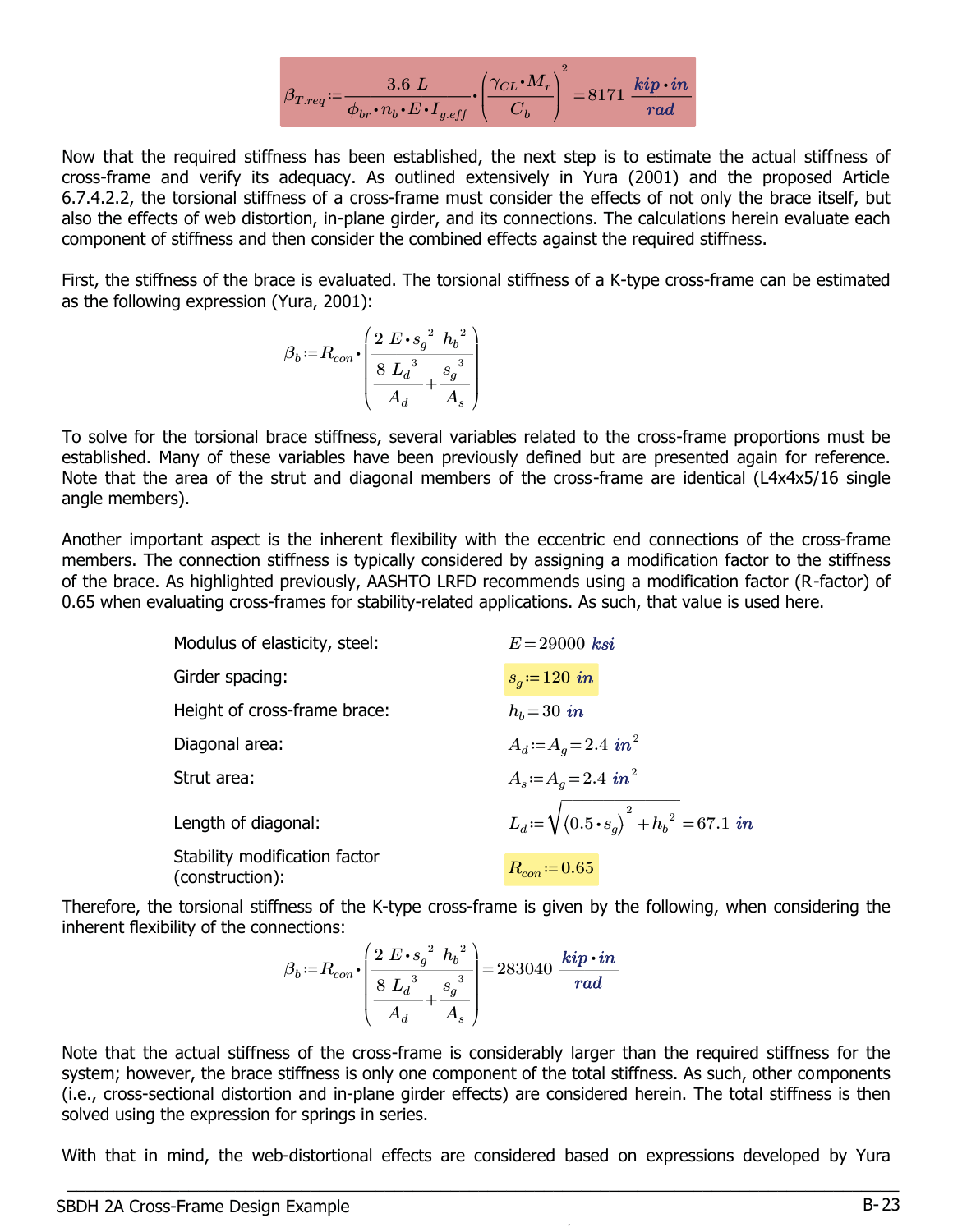(2001). Note that web-distortional effects are generally only critical when a shallow brace is used relative to the girder depth and partial-depth stiffeners are used; this is most common when diaphragm beams are used as braces rather than cross-frames. Cross-frames, like the ones used in this design example, typically brace the full depth of the girder web. In this scenario, a 3-inch gap is assumed between the edge of the gusset plates and the inside face of top and bottom flanges. As such, web distortional effects are expected to be negligible; for the sake of completeness, a full calculation is presented below.

The following parameters characterize the dimensions of the cross-frames and connection plate stiffeners. A separate stiffness is evaluated for the top clear distance and the bottom clear distance as noted in proposed Article 6.7.4.2.2. Ultimately, the web distortion stiffness is the combined effect of both contributions.

| Flange centroidal distance:   | $h_o = 43$ in    |
|-------------------------------|------------------|
| Clear distance outside brace: | $h_i = 3$ in     |
| Stiffener thickness:          | $t_s = 0.5$ in   |
| Stiffener width:              | $b_s = 12$ in    |
| Web thickness:                | $t_w = 0.438$ in |
|                               |                  |

Therefore, the web distortional stiffness is computed as follows. Note that the value is orders of magnitude higher than the brace stiffness, as expected.



Figure 9: Schematic showing the definition of important cross-sectional distortion variables

$$
\beta_{top} = \frac{3.3 \ E}{h_i} \cdot \left(\frac{h_o}{h_i}\right)^2 \cdot \left(\frac{1.5 \ h_i \cdot t_w^3}{12} + \frac{t_s \cdot b_s^3}{12}\right) = (4.72 \cdot 10^8) \ \frac{kip \cdot in}{rad}
$$
\n
$$
\beta_{bot} := \beta_{top} = (4.72 \cdot 10^8) \ \frac{kip \cdot in}{rad}
$$
\n
$$
\beta_{sec} := \frac{1}{\left(\frac{1}{\beta_{top}} + \frac{1}{\beta_{bot}}\right)} = (2.36 \cdot 10^8) \ \frac{kip \cdot in}{rad}
$$

 $\overline{a}$ 

Lastly, the in-plane girder stiffness is computed. The in-plane girder stiffness is generally only critical for narrow superstructures with two or three girders across the width. For redundant systems with significant bridge width, the in-plane stiffness is general much larger than the brace stiffness. The following parameters describe the general layout of the framing plan. Note that the moment of inertia was previously computed in the original SBDH example.

Non-Commercial Use Only

 $\_$  , and the set of the set of the set of the set of the set of the set of the set of the set of the set of the set of the set of the set of the set of the set of the set of the set of the set of the set of the set of th

 $^{\prime}$ 

Number of girders: Moment of inertia about x-axis:  $I_r = 15969$  in<sup>4</sup>

 $\overline{\phantom{a}}$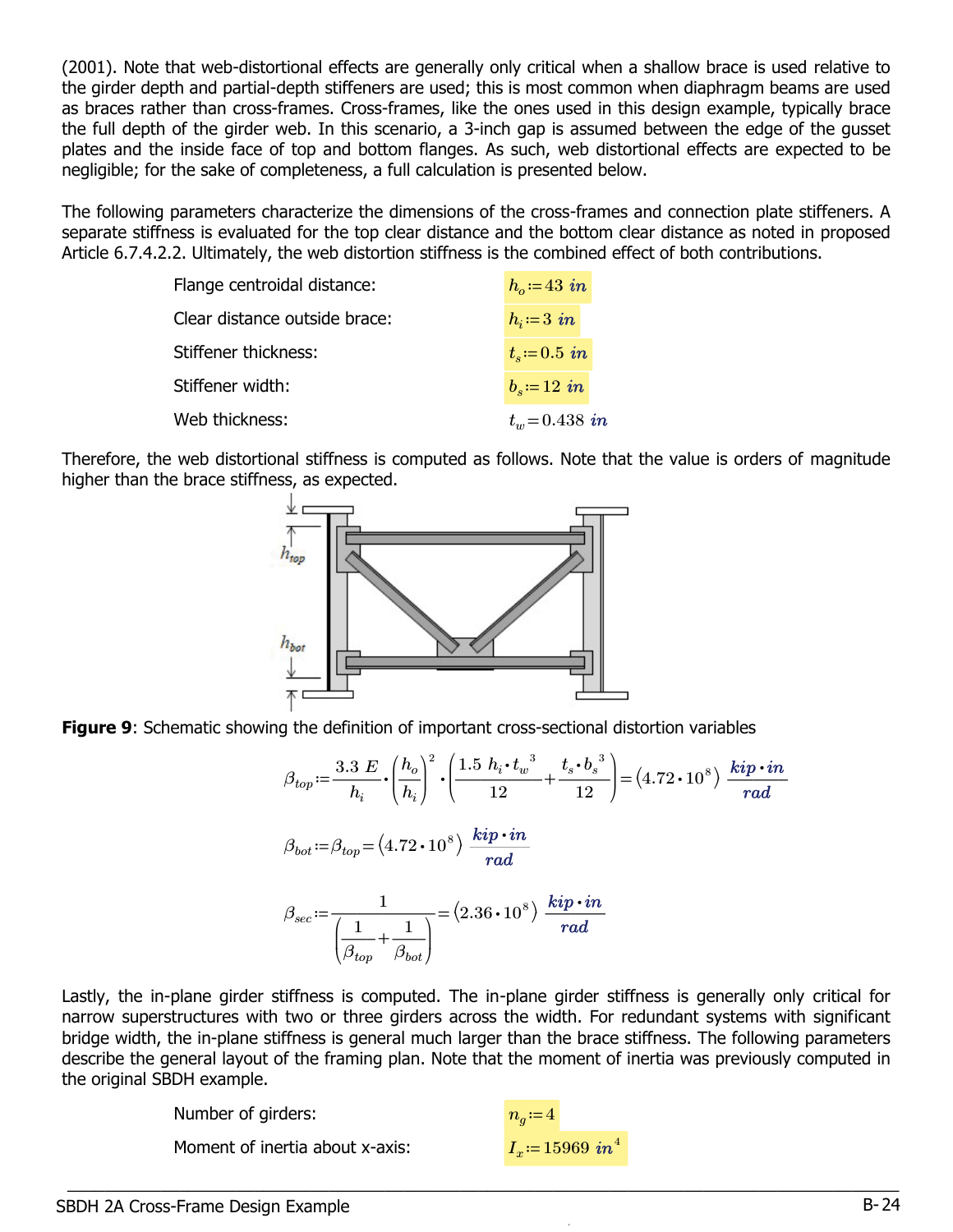#### Span length:  $L=90$  ft

Therefore, the in-plane girder stiffness is computed as follows. Note that the value is similar to that of the brace stiffness, given that the span is relatively narrow, but not enough to warrant serious consideration for system buckling effectives in Article 6.10.3.4.2 (Yura, 2008; Han and Helwig, 2020).

$$
N_g \coloneqq \frac{24 (n_g - 1)^2}{n_g} = 54
$$
  

$$
\beta_g \coloneqq \frac{N_g s_g^2 E \cdot I_x}{L^3} = 285865 \frac{kip \cdot in}{rad}
$$

The total, combined effect of each component is considered through a "spring in series" analogy. Note that the total stiffness is always less than the smallest of the three individual stiffness components. Given that full depth web stiffeners and a deep cross-frame was used in this example, the inverse of the cross-sectional distortion term is extremely small. Had this term been neglected altogether, as permitted in the proposed AASHTO LRFD Article 6.7.4.2.2, the system stiffness would be nearly identical to what is shown below.

|  |     | $= 142137$ $kip \cdot in$ |
|--|-----|---------------------------|
|  |     | $\boldsymbol{rad}$        |
|  | sec |                           |
|  |     |                           |

Finally, the total brace stiffness is evaluated against the required stiffness as shown in the calculations below:



Check:=\n
$$
\left\| \begin{array}{c}\n \text{if } \beta_T \geq \beta_{Treq} \\
\text{``OK"} \\
\text{else} \\
\text{``N.G.; Refine Design"}\n\end{array} \right\} = \text{``OK"}
$$

The cross-frame panel comprised of L4x4x5/16 single-angle sections is adequate in terms of stability bracing stiffness by a large margin. Part of this is because the beam span is relatively small (90 feet) and because the cross-frames are relatively stiff elements. In general, designers will often find that typical details that are commonly used for cross-frames satisfy the bracing requirements.

#### **References**

- American Association of State Highway and Transportation Officials. 2014. G13.1 Guidelines for Steel Girder Bridge Analysis. 2nd Ed.
- American Association of State Highway and Transportation Officials. 2020. LRFD Bridge Design Specifications. 9th Ed. Washington, D.C.
- American Institute of Steel Construction. 2010. Specification for Structural Steel Buildings. 14th Ed. Chicago, IL.

American Institute of Steel Construction. 2016. Specification for Structural Steel Buildings. 15th Ed. Chicago, \_\_\_\_\_\_\_\_\_\_\_\_\_\_\_\_\_\_\_\_\_\_\_\_\_\_\_\_\_\_\_\_\_\_\_\_\_\_\_\_\_\_\_\_\_\_\_\_\_\_\_\_\_\_\_\_\_\_\_\_\_\_\_\_\_\_\_\_\_\_\_\_\_\_\_\_\_\_\_\_\_\_\_\_\_\_\_\_\_ 1